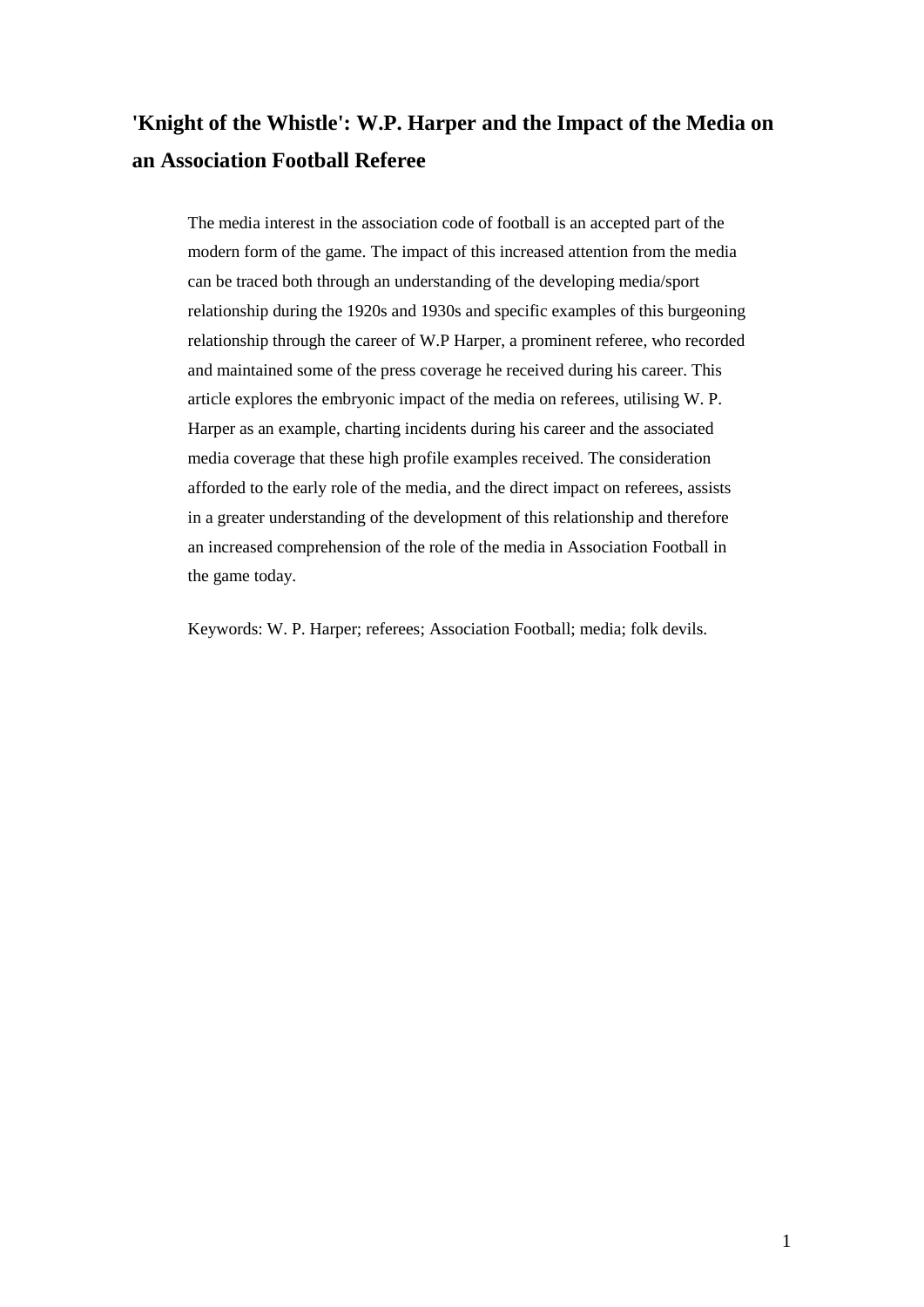# **Introduction**

W. P. Harper was an Association Football referee. Known as Percy, he principally refereed during the 1920s and 1930s in the top divisions of the English Football League (Figure 1). Alongside other notable achievements during his career such as officiating international matches and in the Football League, Harper was selected as a linesman for the 1926 FA Challenge Cup Final between Bolton Wanderers and Manchester City and the 1931 FA Challenge Cup Final between Birmingham City and West Bromwich Albion. The pinnacle of Harper's career was officiating the 1932 FA Challenge Cup final between Arsenal and Newcastle at Wembley stadium. Despite the importance of this occasion in Harper's career as a referee it also proved to be one of the most challenging situations he faced, due to a controversial equalising goal awarded to Newcastle United when the ball appeared to go out of play prior to the goal being scored.

Figure 1 near here

This incident resulted in a significant amount of media and press attention following the 1932 cup final, which provides a specific example of the growing interest in Association Football, the referee and the consequences of the decisions made by match officials.

This article considers critical aspects in the career of W. P. Harper through the media, predominantly utilising newspaper cuttings, personal correspondence, letters, pictures and match programmes<sup>1</sup>. The career of one of the most prominent referees of the 1920s and 1930s is contextualized through a critical view of the evolving sport/media relationship of the time, and the beginning of the written press interest in Association Football and in particular contentious refereeing decisions.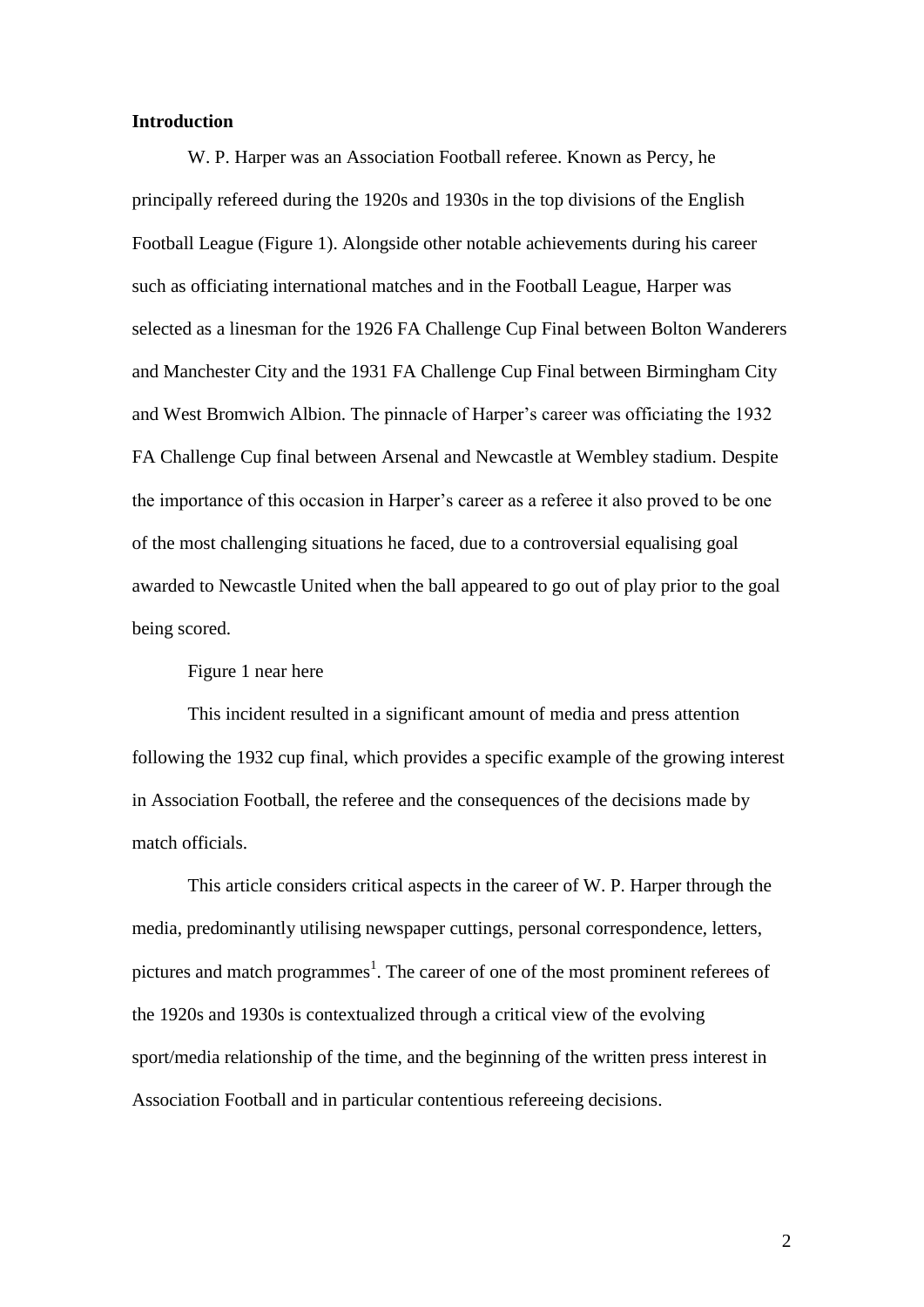Initially this paper considers the introduction, growth and impact of the media on sport and Association Football as a means of framing the context and background that referees operated within.

# **The Media, Sport and Association Football**

The reporting, dissection and analysis of referee performances and decisionmaking is part of the modern game and also part of the media consumption of Association Football. The nature of the attention to which referees are now exposed has evolved considerably over time, and discussed sporadically in an academic context,<sup>2</sup> however the level and intensity of this media interest has been questioned more recently.<sup>3</sup> The intensity of the media focus today notwithstanding, there is little doubt that this attention has increased over time corresponding and intertwined with the growth of various forms of media, such as the written press, radio and television.

Association Football and modern sport more generally have been moulded from the nineteenth century by the ways in which the press, then radio and latterly television have reported matches and tournaments, highlighted particular features of play and drawn attention to particular players as well as refereeing decisions. It was the written press that first elevated some sportsmen and women into national celebrities in the nineteenth century. The interest of the press meant an enlarged mass spectator market, an increase in the public awareness of sport and, as a by-product, greater interest in the outcome of matches as well as player and referee performances.

As a result by the mid-nineteenth century, specialist sport publications began to emerge, such as *Sporting Life* (1859), the *Sportsman* (1865), the *Sporting Chronicle* (1871) and *Athletic News* (1875). <sup>4</sup> Because of the growth of the sport-specific periodicals towards the middle and end of the nineteenth century, it was inevitable that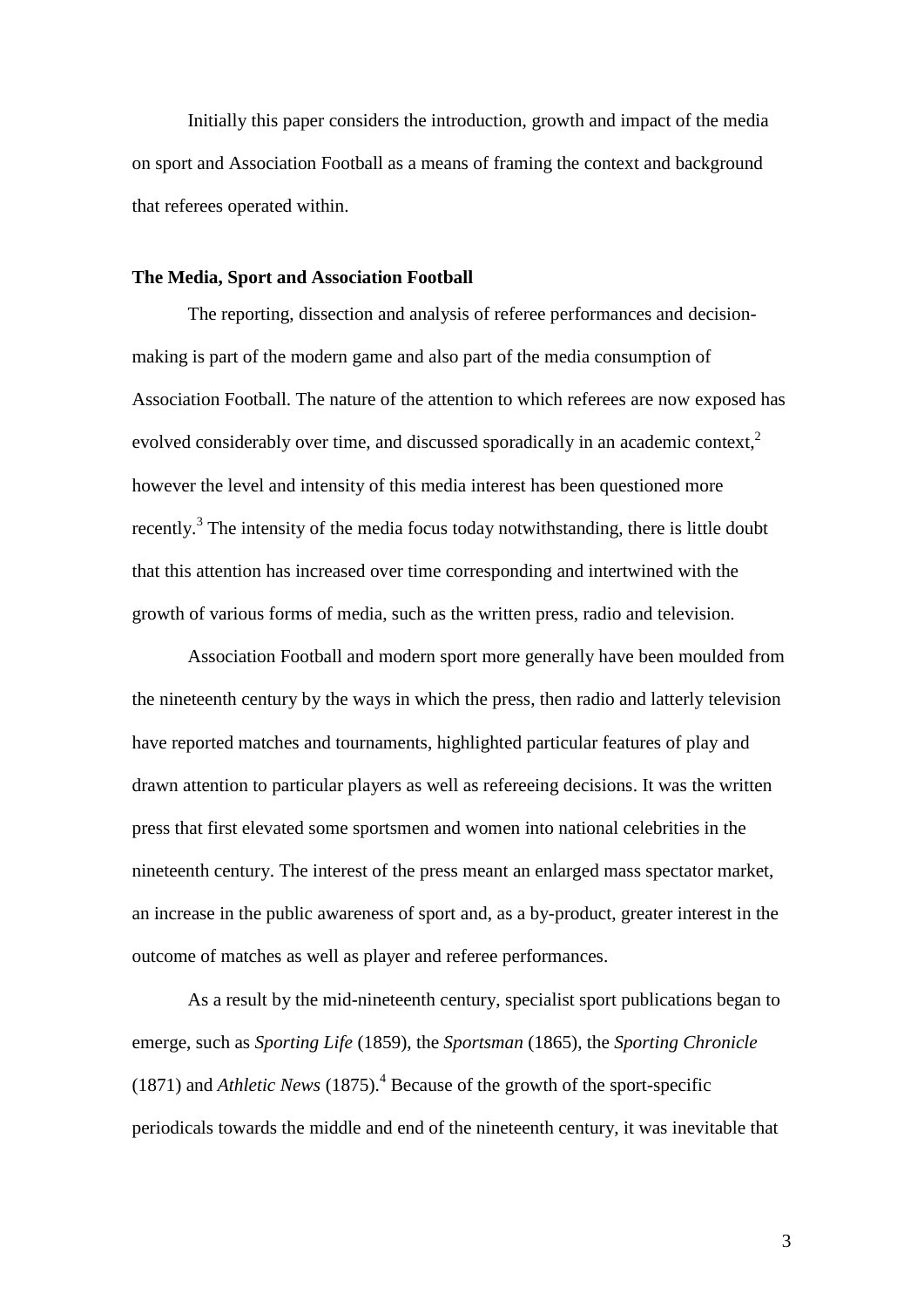the mass circulatory newspapers of the time accepted that sport was something in which the general public were interested.

By 1896, after noting the success of the sport-specific publications, the *Daily Mail* began the era of mass circulation newspapers and covered sport on the back pages to attract and maintain a readership that was evidently conspicuous. <sup>5</sup> By 1900 the *Daily Mail* was selling over a million copies per day. In addition to the *Daily Mail* from 1895 the *News of the World* had been devoting 14 per cent of its space to sport, including football, and by 1905 the *News of the World* dedicated 15.75 per cent of its total content to sport. <sup>6</sup> As the popularity of sport and Association Football increased in society into the twentieth century, this was mirrored in the press coverage, with the growing prevalence of sport and the increased celebrity of some sporting figures evidencing sport's prominence with the press.<sup>7</sup>

In the 1920s and 1930s supporters followed football in a variety of ways. One of the most obvious ways of following football other than attending matches was to read about matches in newspapers. To that end, the press provided a source of free publicity for the game through the coverage of matches and the publishing of scores.<sup>8</sup> This publicity and associated interest that it provoked can also impacted upon referees and therefore the wider game. As press coverage grew between the two world wars so did sporting coverage, increasing the importance of the relationship between football and the media. By 1940 newspapers such as the *Express, Herald, Mirror* and *Mail* each boasted circulations of between 1.45 and 2.6 million, while both the Sunday newspapers *News of the World* and the *People* reached well over 3 million. As circulation grew the space devoted to reporting football increased, accounting for approximately 10 per cent of the overall coverage in the *News if the World* and the *People* by the end of the 1930s. 9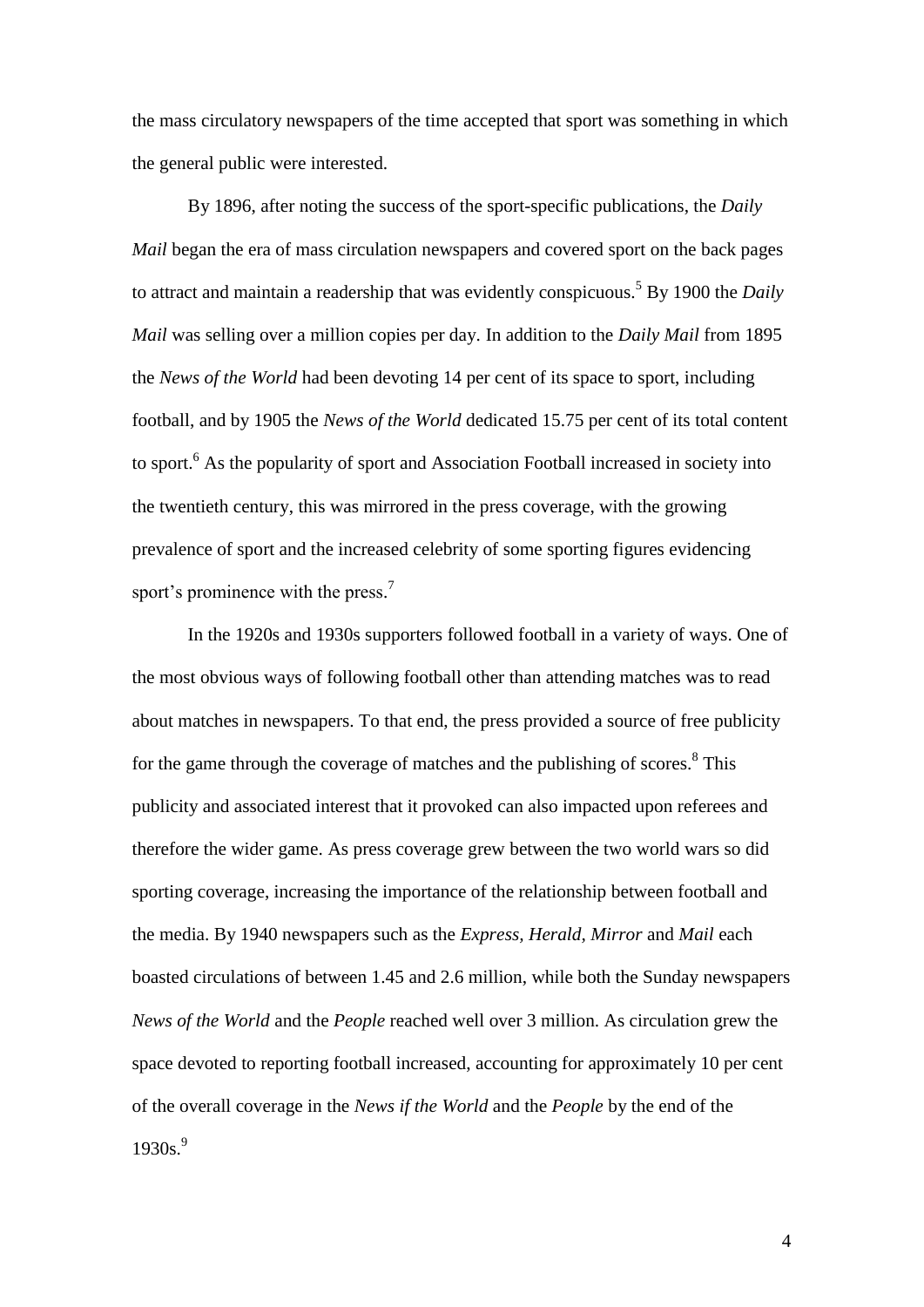Comparatively quickly referees were contending with a growing level of attention and scrutiny to which they had never previously been exposed. This had led, in turn, to refereeing decisions becoming more of a discussion point, particularly when they were perceived to have influenced a game or led to a controversial goal. The frequency of these incidents was not assisted by the lack of formal training that referees were receiving at this time.<sup>10</sup>

Following the impact that the written press had demonstrated in football, the invention and subsequent introduction of radio into British life meant further changes and developments in the way that Association Football was reported and covered by the media. In the 1920s radio began to have an impact alongside that of the written press. Radio broadcasts offered the public interested in football immediacy, a live commentary and a tangible link to the match and their team as well as raised excitement. All aspects that the written press could not offer. The BBC developed the range and coverage of sport broadcasting during the 1920s, 1930s and  $1940s<sup>11</sup>$  and alongside the advent of cinema newsreel in the 1920s both mediums significantly increased the coverage of sport.

Radio in particular had a substantial impact upon the game of Association Football. Wireless licenses rose from two million in 1927 to 9 million by 1939, a total that represented 71 per cent of all UK households.<sup>12</sup> As well as the growth of radio during the 1920s and 1930s, and the involvement of the BBC in this process, the BBC was also involved with the introduction of television. BBC television began broadcasting to a few households in November 1936 and in April 1938 the BBC broadcast the first televised football match between England and Scotland from Wembley to a London-based audience of 2,000. Supporters were already used to seeing football on screen with the use of cinema newsreels, even if it was often several days,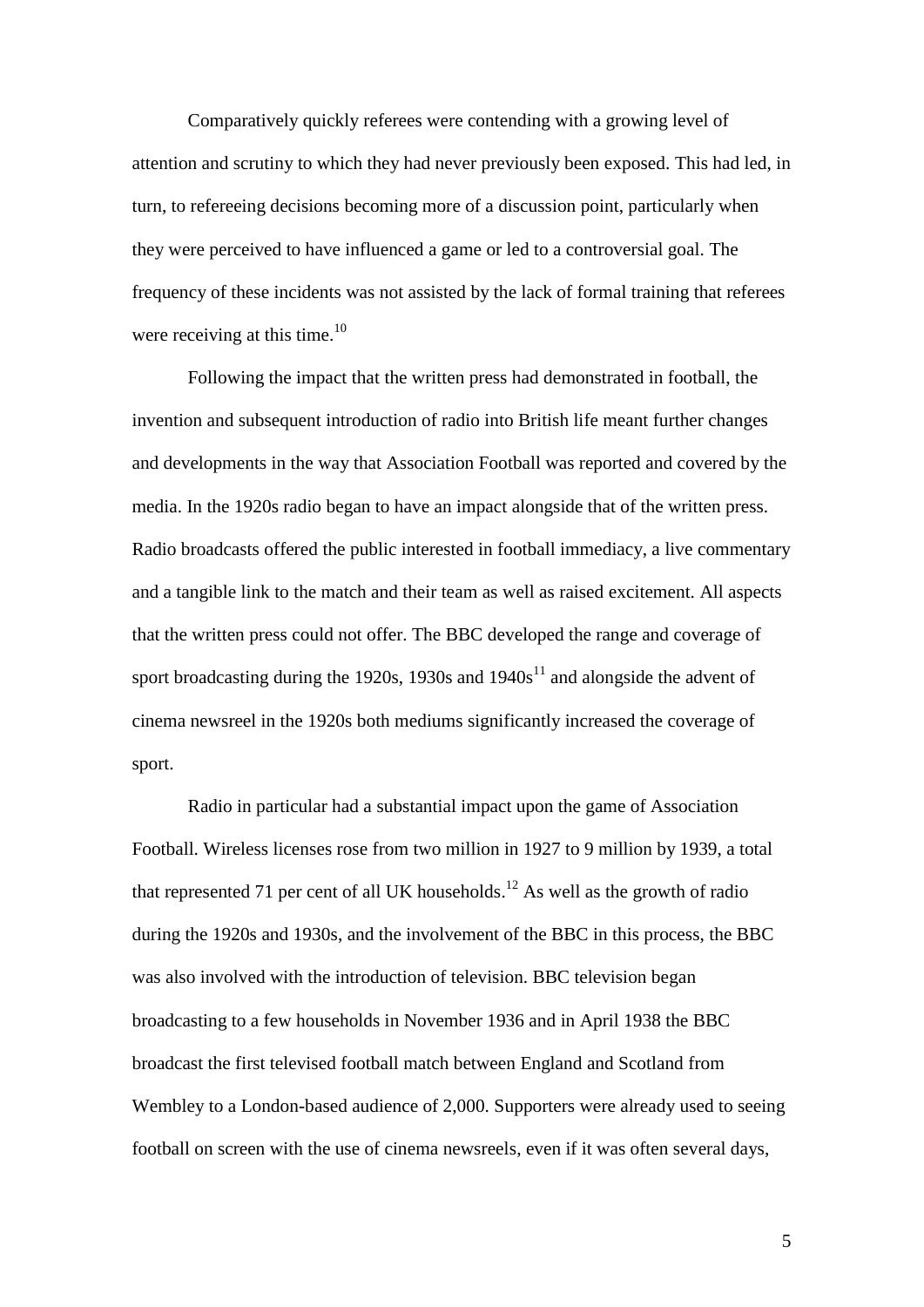even weeks after the event had taken place.<sup>13</sup> Changes in the scale and method of television coverage has contributed to an increasing focus on referees. The FA Cup Final was first televised in 1939<sup>14</sup> whereas Football League matches were not shown on the BBC until the  $1950s^{15}$  with sports initially wary of live TV coverage, believing that it could be detrimental to spectator attendance.<sup>16</sup>

Amongst all of the developments within the media and society more generally during the 1920s and 1930s, referees were directly influenced by some of these changes. The increased attention paid to Association Football through the written press, radio and latterly during the 1930s television was, consequently, affecting journalists' and the general public's view of the role and the importance of the referee. Officiating during this time period was W. P. Harper, and some of the changes that Association Football and also referees were experiencing can be considered through some of the incidents, matches and occurrences recorded and maintained by Harper throughout his career as a referee that he deemed important enough to record, document and preserve.

# **The Early Career of W. P. Harper**

Harper was considered one of the foremost referees of his time. Officiating during the same time period as other notable officials such as Stanley Rous and Harry Nattrass for example<sup>17</sup>. Harper developed his refereeing during the 1920s and achieved most of his notable appointments to 'big' matches during the 1930s. However, the 1920s were a decade that shaped Harper's later achievements as a consequence of some of the incidents that he experienced.

Harper was already a referee in demand towards the end of the 1920s and as such was invited to officiate in America in a series of 'friendly' matches. Correspondence between Harper and then secretary of the Football Association (FA), F. J. Wall on  $26<sup>th</sup>$  July 1927 refers to these 'friendly' matches in America, with Wall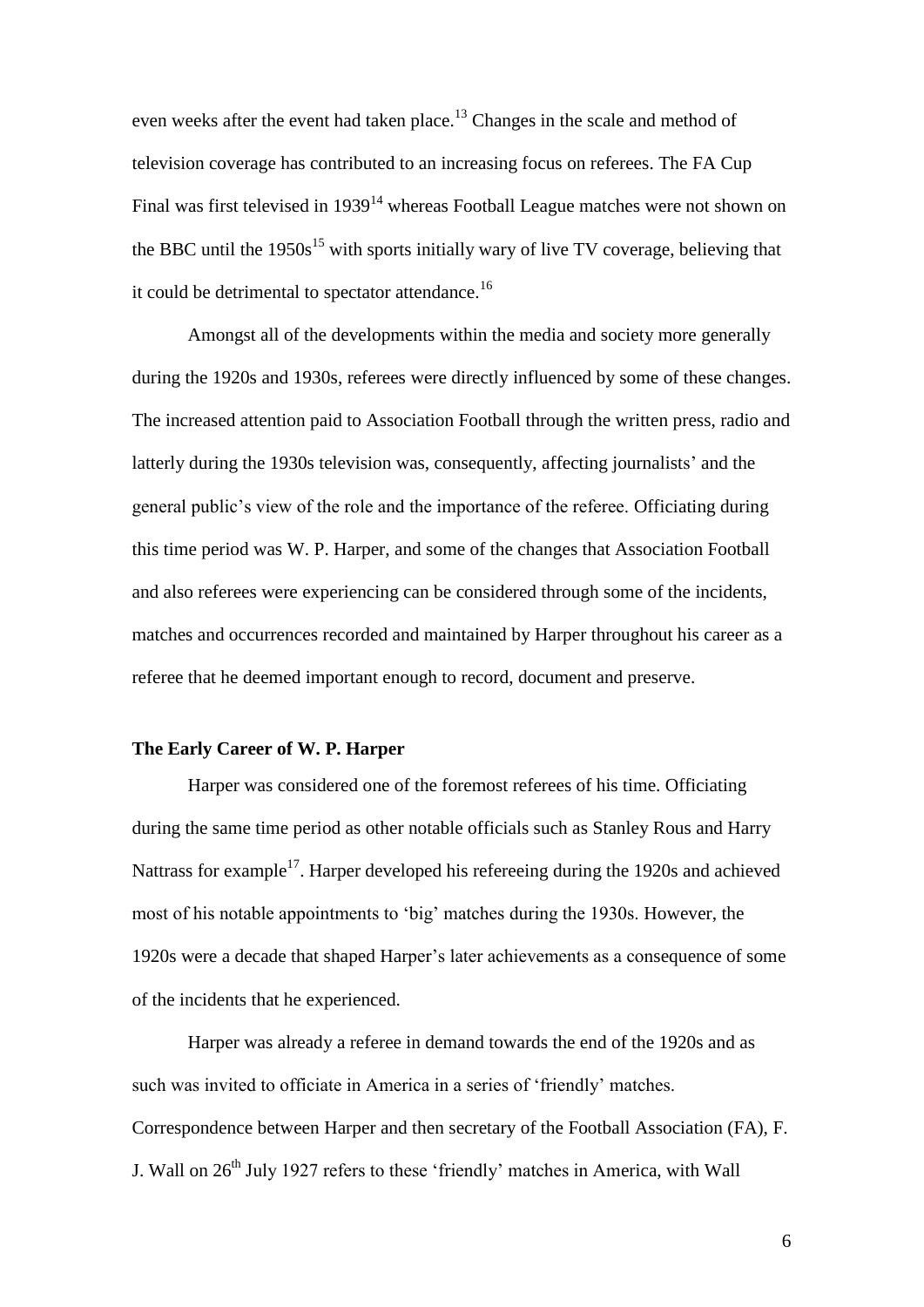stating that, 'It would be quite in order, under our Rules and Regulations, for you to act as Referee in the United States if you are invited to do so'. Harper had raised the question of substitutes whilst officiating in America in the previous correspondence, to which F.J. Wall had responded that. '... there should be a mutual under-standing before the games commence' regarding the number of substitutes allowed.<sup>18</sup> The correspondence demonstrates the growing demand that Harper was beginning to command, even within international football, towards the end of the 1920s. Despite Harper's increase in popularity among the refereeing fraternity, there was evidence in the 1920s that it was increasingly more acceptable to criticize referees. There are examples of this criticism during Harper's career, principally due to the fact that Harper was involved in a number of controversial incidents.

An incident recorded in 1926, although critical of Harper's performance is not particularly forceful in the critique. In the *Athletic News* Harper was criticized for his performance in the match between Oldham Athletic and Swansea City which ended with Oldham winning 5-2. The newspaper report identified Harper's decision making as causing the players to be ' **…** ruffled, and, through faulty refereeing **…** subsequently subjected to the indignity of a general caution in the centre of the field'. The report continued, stating that as a journalist he generally:

**…** dislike offering criticism, because I understand the difficulties of the job, and am reluctant to say anything which will reduce the confidence of the public in present-day control and pave the way for vocal outbursts. To remain silent, however, is not always wise.<sup>19</sup>

Although there is criticism of the performance, this critique is tempered and relatively considered towards Harper. However, Harper also kept records of particular complaints from clubs regarding his performances, and these complaints are more serious in accusation.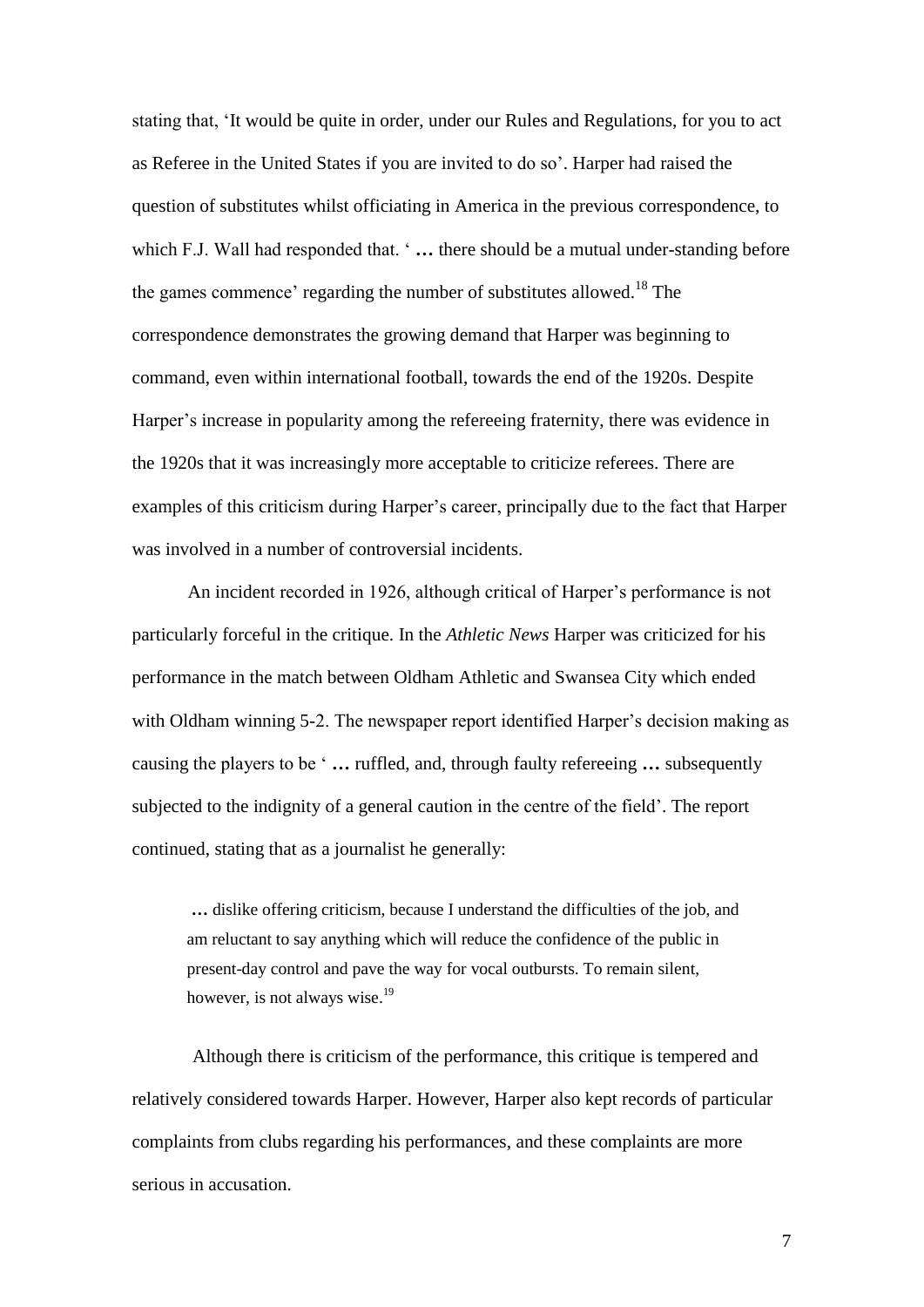On 4<sup>th</sup> February 1926 a complaint letter from Stoke City regarding their FA Cup match with Swansea Town was lodged by the Stoke secretary T. Mather to the FA, through Worcestershire FA as Harper's County Association. Mather accused Harper of ' **…** a few very serious mistakes which had an effect on the result'. In particular the protests of Stoke City revolved around a goal that was not given despite their assertion that, 'we had the ball well over the goal line in the first few minutes of the game'. The letter from Mr. Mather also stated, ' **…** after the match the Captain of Swansea, Sykes and the goalkeeper Deoon admitted it was a goal'. Alongside this complaint Harper was also accused of stopping the game for 2 ½ minutes in the first half to 'speak to the crowd' and because of this a goal was scored '3 ½ minutes over the 45 minutes as he blew for half time  $\frac{1}{2}$  a minute late'.<sup>20</sup> Harper responded to the complaint from Stoke City in a letter dated  $8<sup>th</sup>$  February 1926, to the FA and Stoke City regarding the procedural issues identified during the match with Swansea City. In the letter of response Harper admits that he did not, ' **…** consider it necessary even to consult the linesman' and also that he ' **…** was not requested to do so by Stoke players'. <sup>21</sup> Perhaps more enlightening is the admission by Harper that he used the judgement of the crowd in order to try and make a decision on a particular incident during the match.

Harper relays in the letter to Mr. Wall at the FA that ' **…** the crowd drew my attention to Langford [a Swansea player] doubled up apparently in pain and holding his stomach'. Harper also reported that he did not see the particular incident that led to the player apparently becoming injured, and after consulting the linesman he still did not know what had led to the incident. Harper stopped the game as the crowd continued to 'barrack' Johnson, who was the player alleged to have injured Langford. This led to Harper conversing with the crowd directly: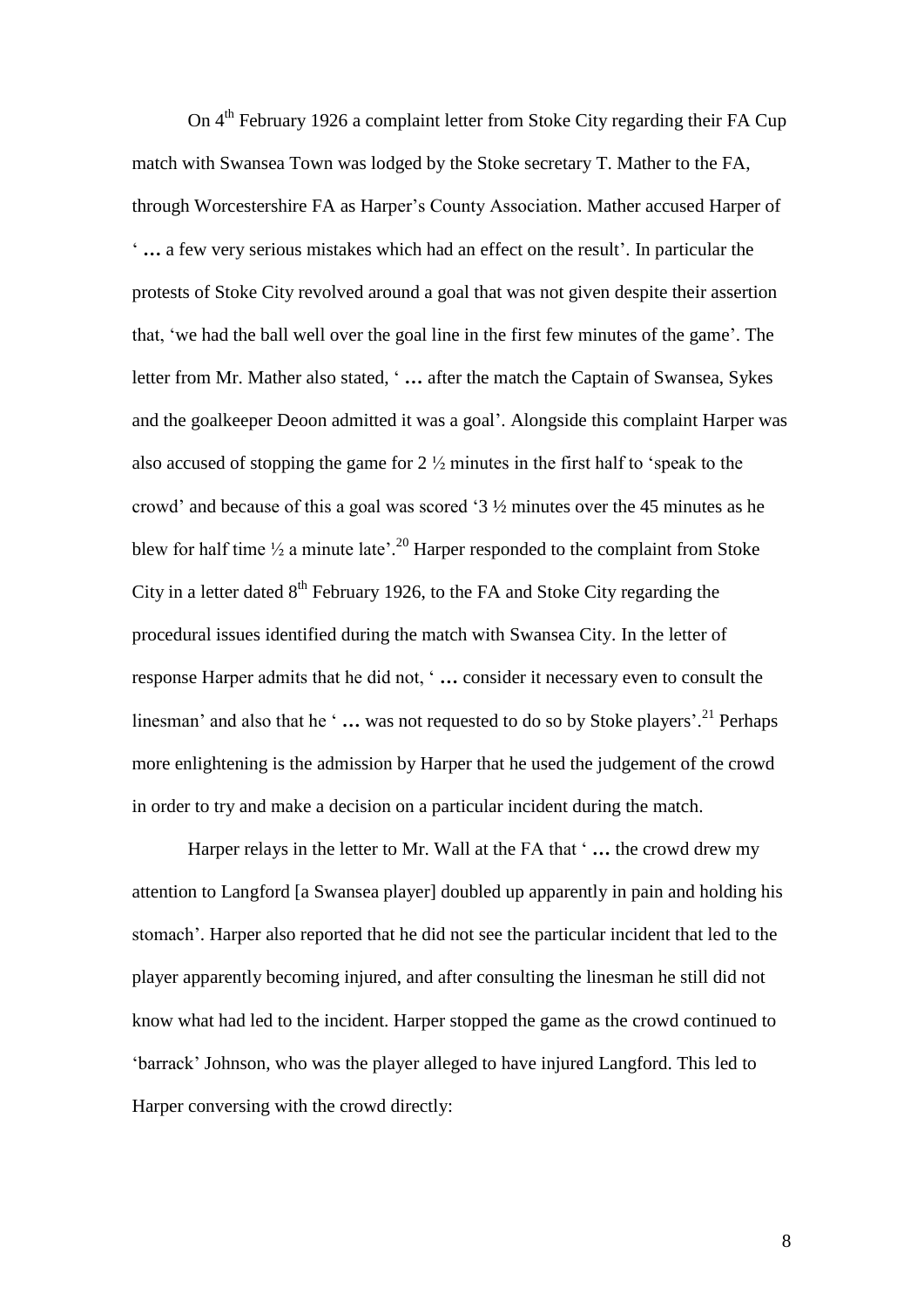I stopped the game and went to the popular side of the field to speak to the spectators but they would not at first listen still requesting the dismissal of Johnson from the field of play but as I persisted in my endeavours they eventually listened to what I had to say and the play proceeded. $^{22}$ 

Harper kept records, in some cases, of players that he had reported for offences such as ungentlemanly conduct. When officiating the English League Division Three Southern match between Northampton and Plymouth, which Northampton won 3-0, Harper reported the Plymouth players, Hardie (left half), Russell (right back) and Titmus (left back), in a letter to F.J. Wall at the FA in1928. The players were reported because they ' **…** openly disputed my decisions and it appeared to create a feeling of discontent amongst their players'. In fact Harper alleged that the left back for Plymouth, Titmus, threatened him because he was going to ' **…** ask his manager to report me for as he said 'trying to push him off the field with my hands',<sup>23</sup> something which Harper strongly disputes in his letter to the FA. Despite the issues outlined and explained in these matches, the level of media attention was not as vociferous as a match that Harper officiated in the FA Cup.

At the beginning of the 1930s Harper was officiating an FA Cup match between Tottenham Hotspur and Manchester City on 11<sup>th</sup> January 1930 which ended in a 2-2 draw. This match and the decisions made by Harper during the match drew a significant level of media attention. The legality of two of the goals sparked a debate which also saw an ex-referee, H. J. Weber, wrote a personal letter to a newspaper to further criticize the performance of Harper. The letter alleges that Harper, as the referee, was the only individual that had any doubt about the fact that Manchester City had scored a legal goal and that the ball had crossed the goal line. The former referee continues to state that: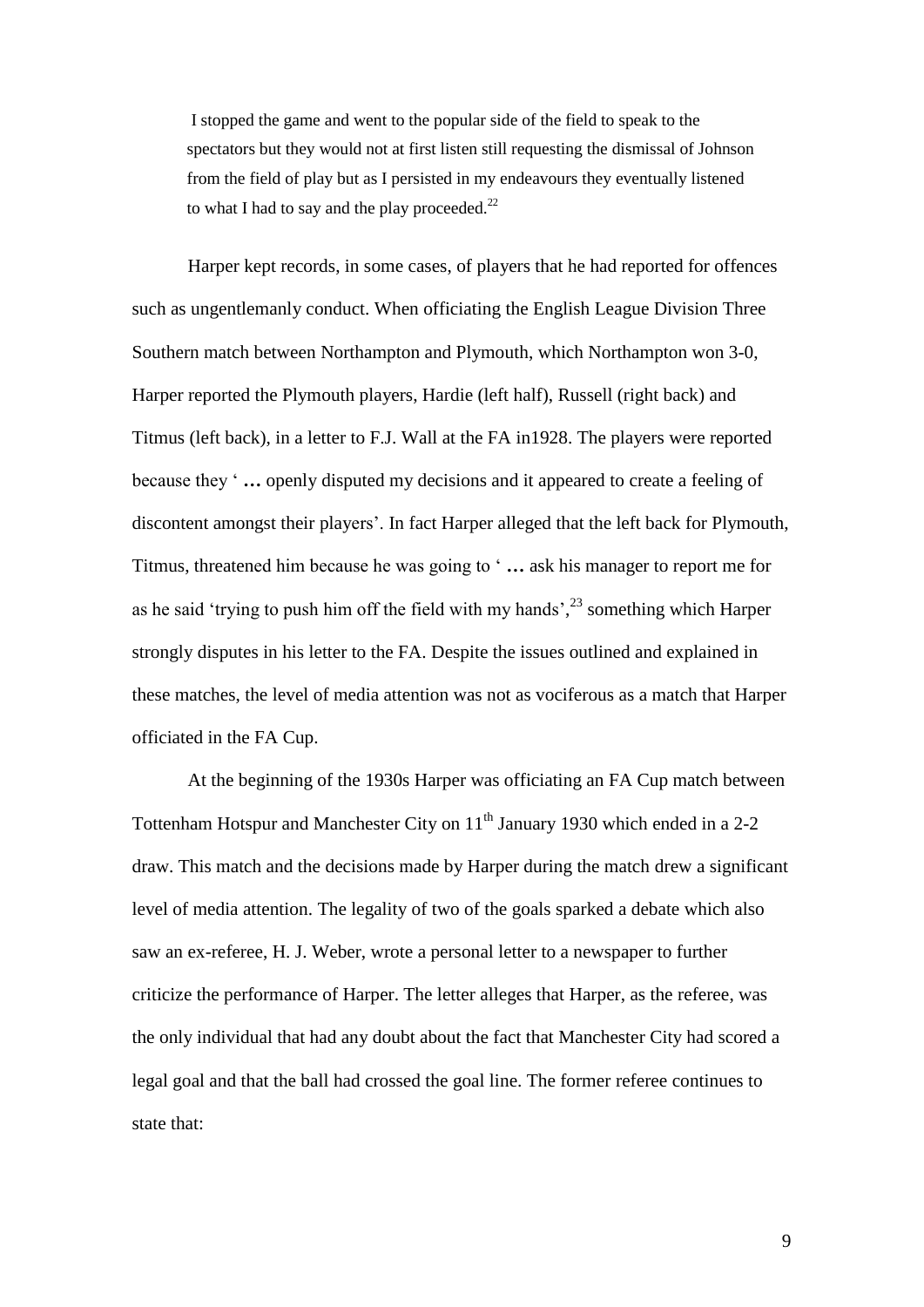**…** I have no hesitation in stating that Mr. Harper did not enjoy a good match. The other goal which the Spurs scored and which he disallowed because he ruled Osborne offside, was another instance of his absolute inability to correctly interpret movements. From the position that Osborne received the ball it was absolutely impossible for him to be offside.<sup>24</sup>

Further to this criticism the letter also alleges that Harper had been influenced by the Manchester City players when awarding their controversial goal. The letter continues to assert that if the Tottenham Hotspur players had also protested in a similar fashion it would have achieved the same result, 'had the Spurs displayed the same attitude as the Manchester players they may also have induced the referee to consult a linesman, but they accepted his ruling to their loss'.<sup>25</sup>

Another newspaper report printed in 1930, quoted Harper directly after the match referring to the Manchester City goal with Harper stating that, 'I never had any intention of disallowing the goal'. This article was taken from Harper's personal collection and on the original article Harper wrote that he did not give this quote to this particular journalist or newspaper directly after the match, writing above the article 'this is absolutely incorrect'.<sup>26</sup>

As a consequence of this match and the goal awarded, Harper received a personal letter from H. J. Weber related to the letter that the same individual had published in the *Sporting Life*, which commented both on Harper's performance during the match and the press interest that had been evident since the game. Weber alleges that his original letter was altered by the newspaper and attached the actual copy of the letter that he sent to the *Sporting Life*. The letter begins with Weber reiterating the media and press attention that Harper's performance had attracted, 'you are probably aware as to the many press reports which have appeared in connection with your indifferent rulings  $\ldots$ <sup>27</sup> The letter continues to question Harper and the quote attributed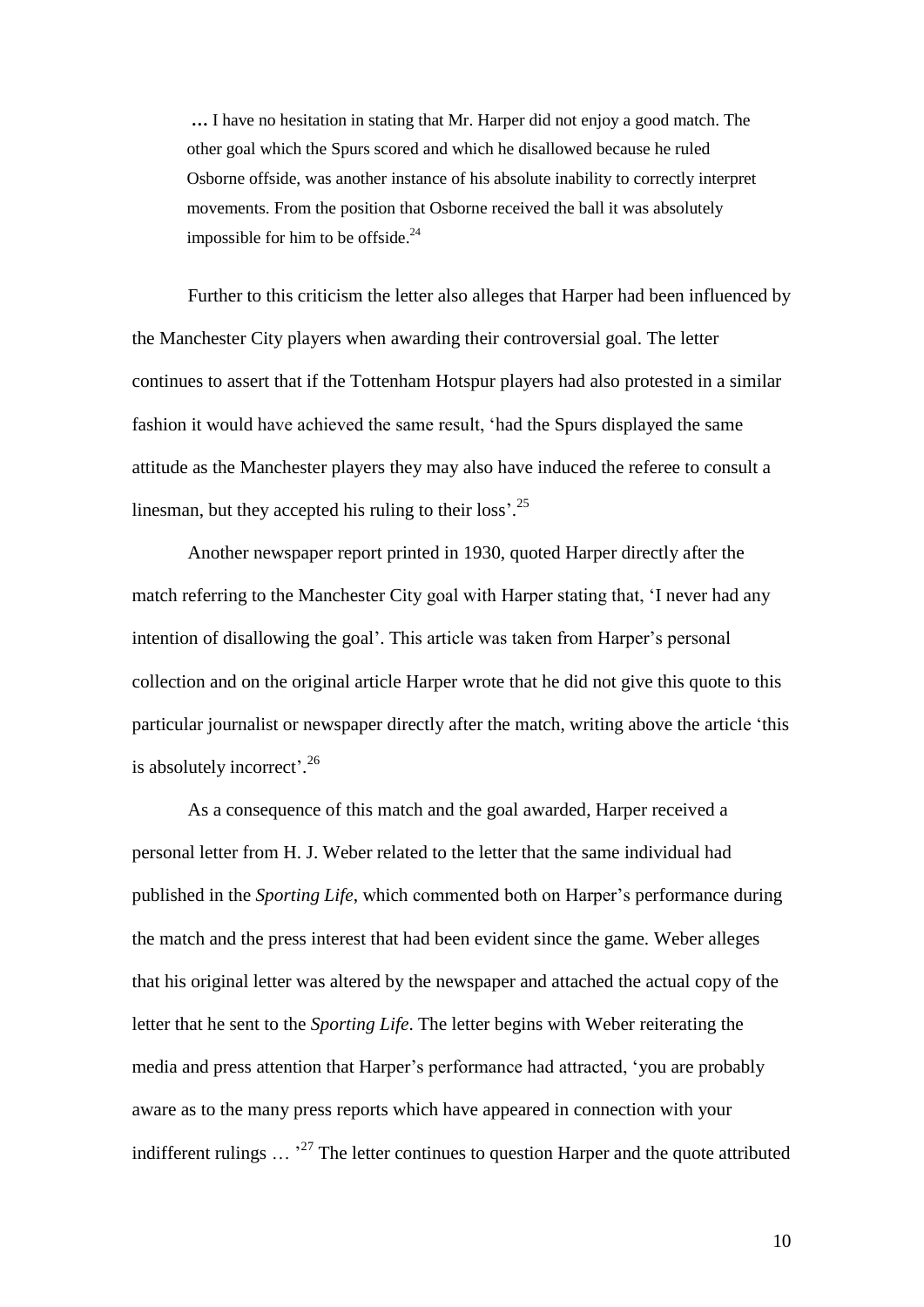to him after the match, published in the *Evening News*. <sup>28</sup> Weber asks Harper, ' … if you never had any intention of disallowing the goal, why did you give a definite decision in Tottenham's favour? Your reason for so doing I fear only you yourself can know'. The letter continues to allege that Harper had no intention of consulting the linesman until the Manchester City player, McMullan ' … finally pushed you towards the linesman whom you then consulted' and that by trying to explain the incident and the clarity with which Harper made the decision '... is absolutely contrary to fact'.<sup>29</sup>

### *Positive Press Coverage*

As the 1930s progressed the media and written press in particular were consistently reporting matches and decisions involving Harper. This coverage included articles that praised Harper's refereeing, exemplified in a match report by P. J. Moss. Moss described the Tottenham Hotspur versus Sheffield United match which Tottenham won 4-1 and identified Harper as ' … England's best referee' who ' … never made a slip during a very dull game', 30 whilst the *Topical Times*, in an article entitled *'The World's Best Referee',* went a step further claiming that, 'we agreed on the world's best – Percy Harper of Stourbridge'.<sup>31</sup>

Meanwhile, a letter praising Harper from a member of the press demonstrates that there were examples of journalists during the 1930s reporting and commenting upon the performance of referees both positively and negatively. The personal letter is from a Mr. J. T. Rose, who was the Sports Editor in the Northern Office for the *Daily Express*. The letter, dated 24th February 1931, was written in praise of the recent performance of Harper in a match between Manchester City and Sheffield Wednesday. The letter states 'I am a hardened press man, but I was impressed with your handling of the city v. Wednesday match on Saturday. I have an idea you may not have seen my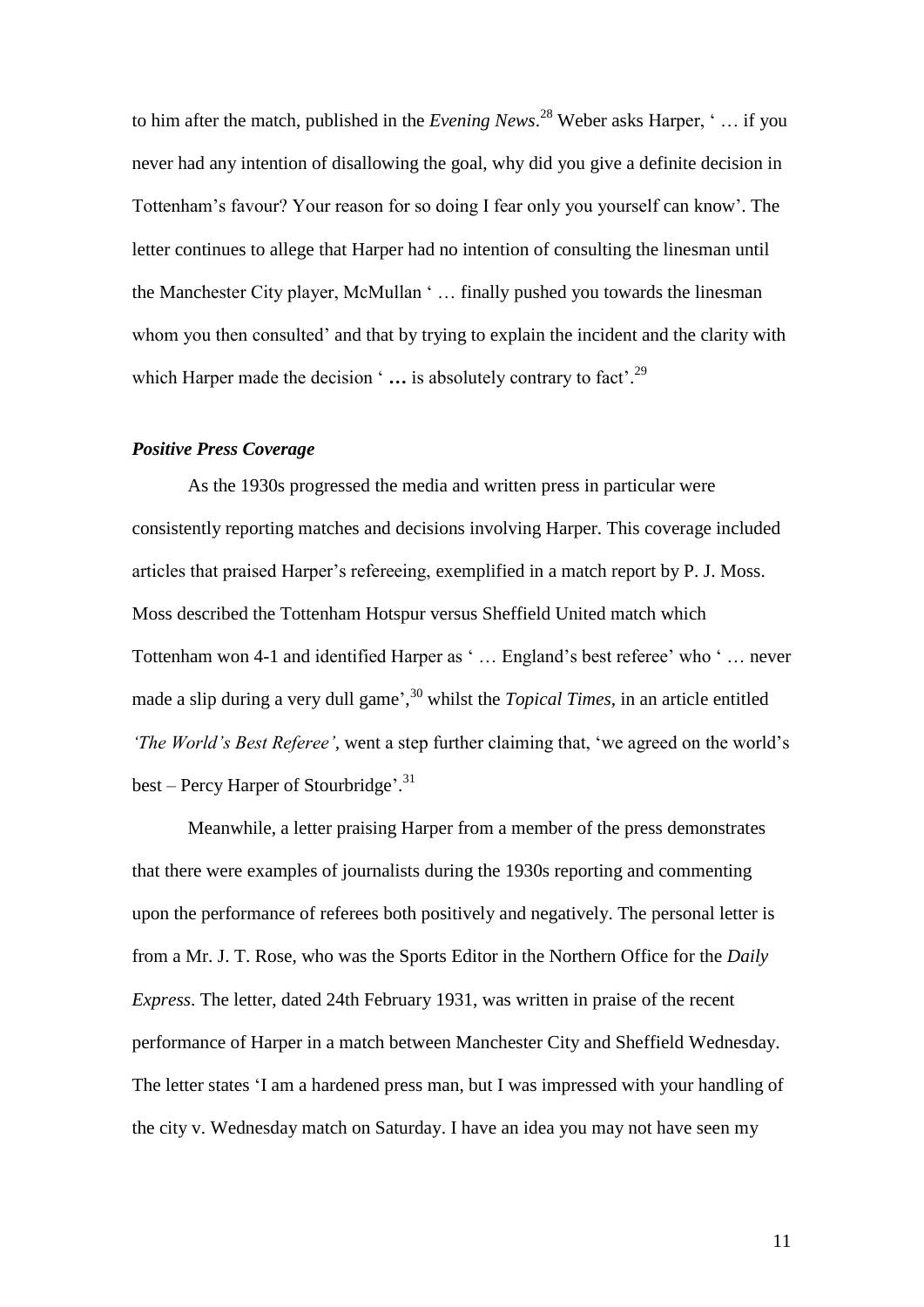report of the match, so I enclose it herewith. I think you ought to get the cup final; I hope you will'.<sup>32</sup>

The reporting of performances and the standing of referees such as Harper, was becoming more commonplace and was also drawing more attention to referees as a central part of the game of Association Football. The growing focus on the referee was evident, although perhaps the most obvious difference to the game today was the positive reporting on the match official which was still evident in the 1930s, and is more difficult to find in reports on the modern game of Association Football.

This positive reporting was particularly evident in the *Oldham Evening Chronicle*, in 1933, in an article entitled '*Popular Referee!*' where Harper was praised for an exemplarily performance:

**…** next to Athletic's dashing football the most enjoyable feature of the match was the way in which Mr. W. P. Harper of Stourbridge, controlled the game. Mr. Harper not only controlled the game but he seemed to enter into the spirit of it, joking with the crowd at the touchline, chatting with the players and generally doing everything he could to make the game one of the happiest of the season. He soon earned the admiration of the crowd and his readiness to admit what was obviously a wrong decision, only heightened their esteem, and when he assisted to carry off an injured player, he was warmly cheered. No wonder Mr. Harper is given charge of cup finals. He has the tact and the sense of humour which every referee should posses.<sup>33</sup>

It is also worthwhile noting the difference in approach of referees at this time, which can be examined through the way that the *Oldham Evening Chronicle* reported on Harper's performance and interaction with the crowd and the players. It would be unusual to find a referee in the modern game of football commented upon and praised within a report for 'joking with the crowd', 'chatting with the players', demonstrating ' **…** readiness to admit what was obviously a wrong decision' and also assisting 'to carry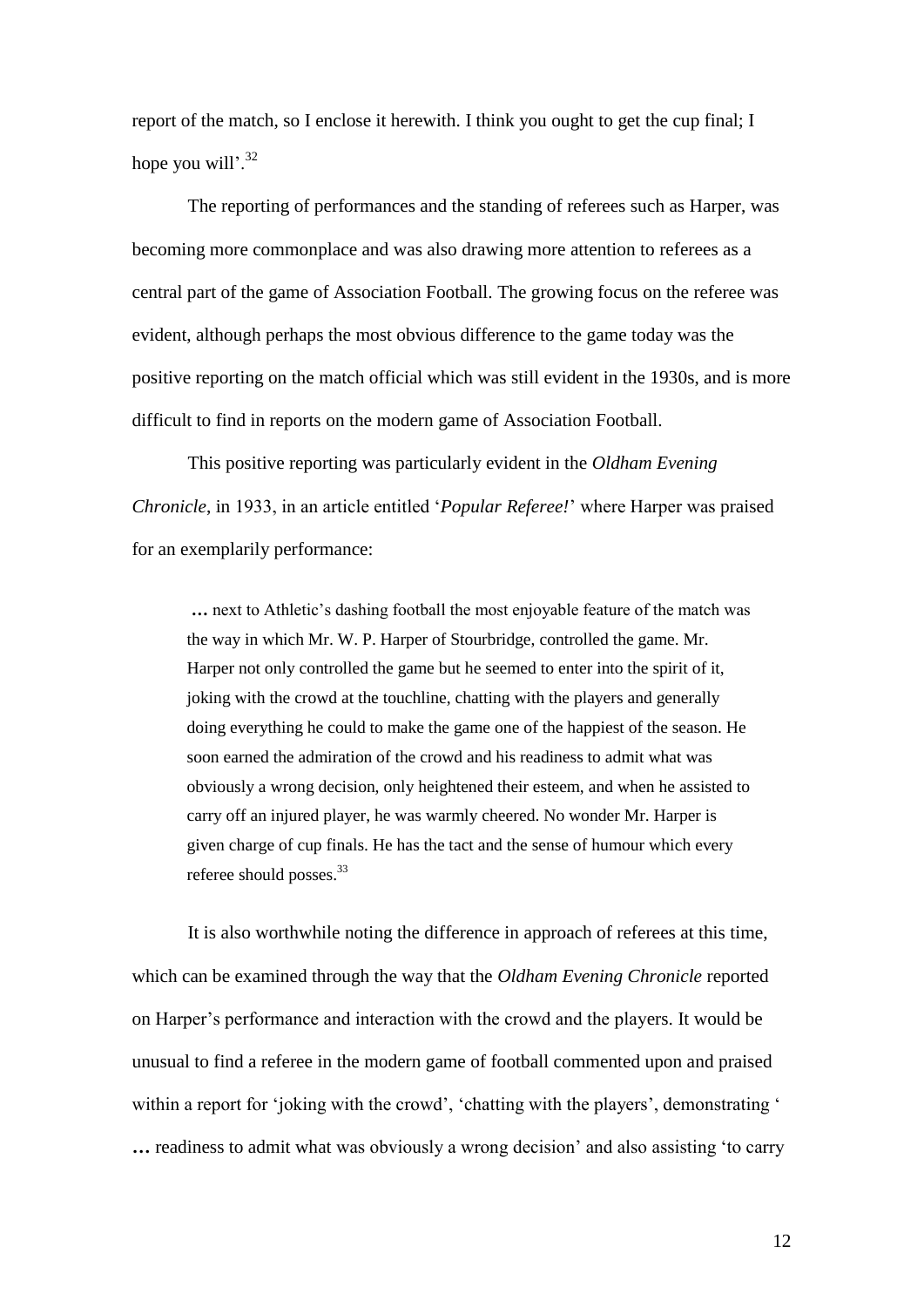off an injured player'. Many of these actions would not be accepted in the modern game of football, and the way that the media would report actions such as this would are very different.

Examples of the positive reporting by the press can also be found in club specific official programmes. An official programme of *Burton Town FC*, from 1935, thanked Harper for the 'admirable manner in which he handled the game, and his reception from the spectators at the close was a fitting tribute to a 'knight of the whistle'. <sup>34</sup> Moreover, in the '*The County Express'* a local newspaper in Worcestershire, an article entitled, '*Mr. W. Percy Harper. A Member of the English Football Association*' discussed the promotion of Harper to the Council at the Football Association:

Of the many honours which have been bestowed upon Mr. W. Percy Harper in his long and interesting association with football, his appointment as the Worcestershire F.A. representative to membership of the council of the English Football Association is the greatest, and it is the first time the honour has been held by a Stourbridge resident.<sup>35</sup>

Harper was evidently a respected figure within refereeing, both at league clubs and within his local community. Harper's standing at some clubs is further evidenced by a report in the *Swindon Evening Advertiser*, published in 1938. Harper was praised in an article entitled '*Mr. Harper shows how the game should be handled*', with the byline '*no irritating stoppages in Reading's match at Cardiff'*. The article is not entirely complementary describing Harper as ' **…** a bit of a showman', although the article also states that:

**…** he is a referee with personality and a man who knows his job from A to Z, and it would be a good thing for football if more referees carried out their duties with the same firmness, good judgement and discretion.<sup>36</sup>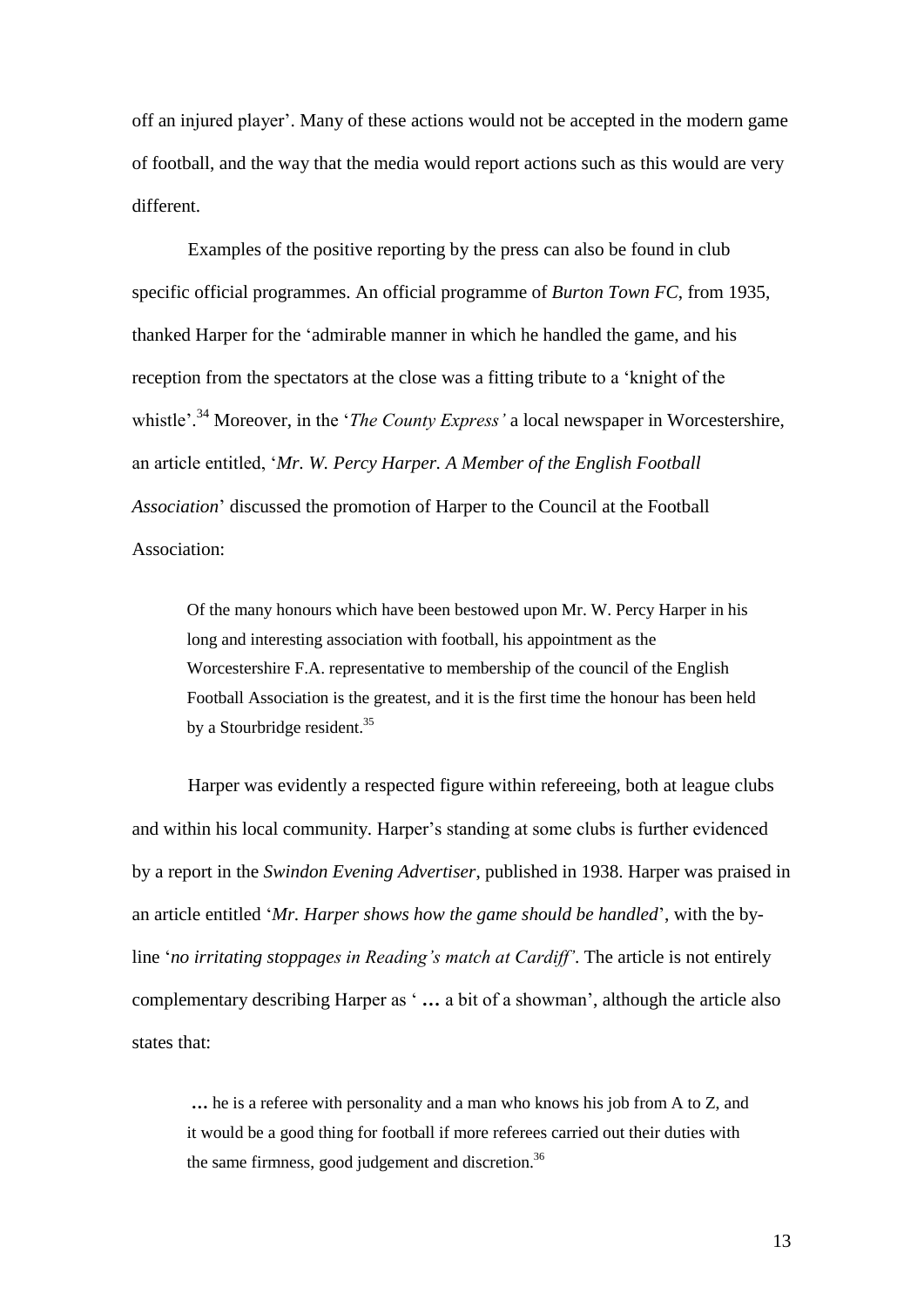The positive and negative media reports related to, and kept by Harper have highlighted that the press reports were at least reasonably balanced during his career. There is evidence of criticism if Harper was deemed to have performed poorly, and there is also evidence of praise if Harper was perceived to have performed well in a particular match. Despite this balance in evidence, there are examples of incidents which were treated far more harshly by the media, and in more detail than the incidents covered so far in this paper. The first example of this is a game that Harper officiated between Dolphin and Cork that took place in Ireland.

# **Dolphin versus Cork**

Alongside the newspaper reports that Harper retained in his personal collection, he also had correspondence with supporters, and two of these letters were kept by Harper, perhaps due to the severity and seriousness of the content. Following a match which Harper refereed in Ireland, between Dolphin and Cork, which Dolphin won 3-2, there was significant newspaper criticism. Following this criticism Harper received a letter from a supporter which evidenced that the strength of feeling surrounding matches in Association Football during the 1930s was extremely high. A newspaper report in the *Irish Press* following the match in February 1932 was entitled '*Rough luck: Goal that was not a goal'*. The article stated that the award of the winning goal to Dolphin was '  $\ldots$  an amazing decision on the part of the referee – Mr. W. Harper (Stourbridge)<sup>'.<sup>37</sup></sup> Following this article the *Irish Independent* managed to obtain and adapt a version of the report submitted by Harper following the game. The report concerned Harper's actions regarding the goal that decided the contest, and was entitled '*Cork out of free cup: Referee's report adopted.*' The report quoted the official response from the *Protest and Appeals Committee* after Cork had protested that the ball did not cross the goalline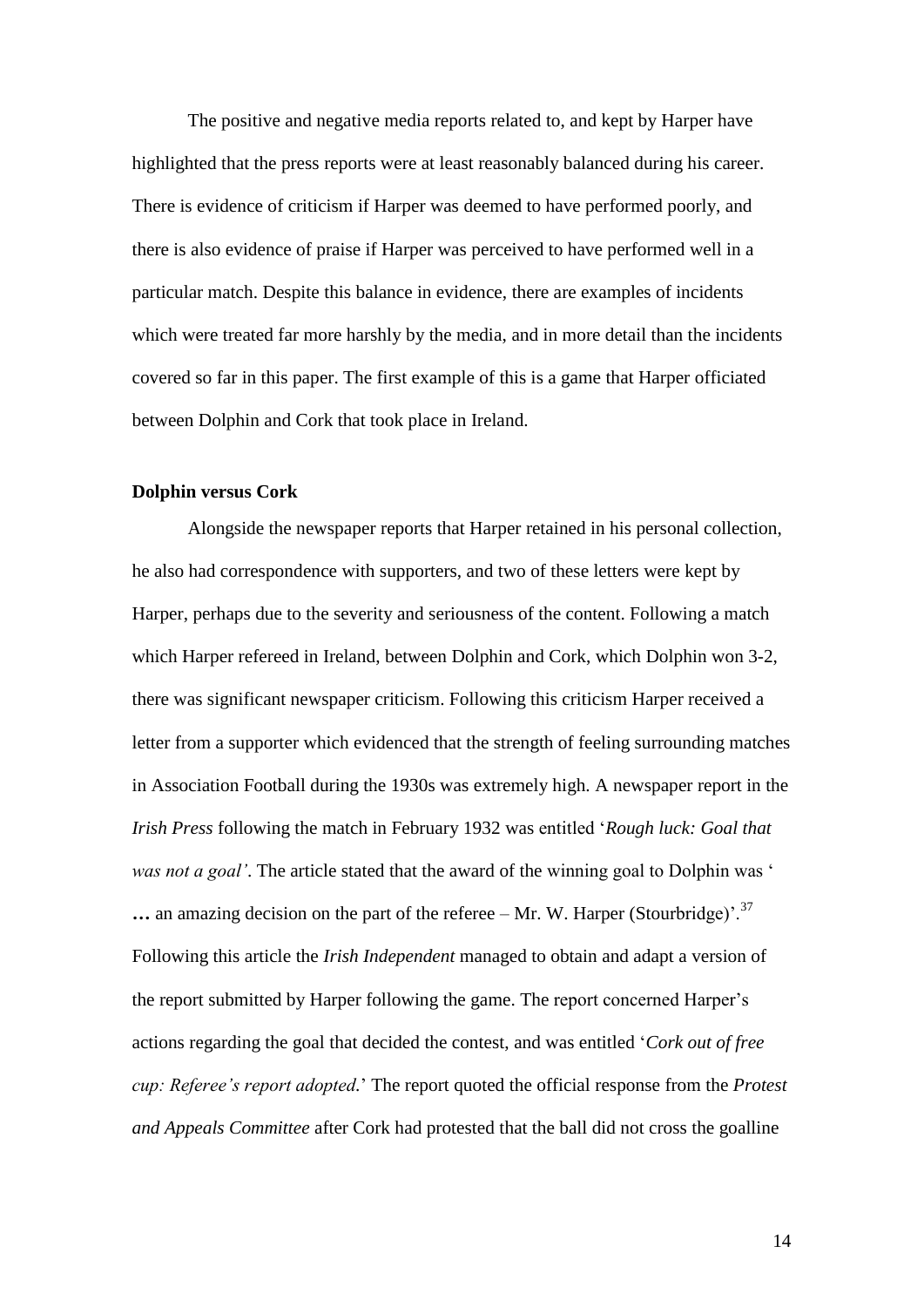and therefore a goal should not have been awarded, and also that Harper had not played the full amount of time for the match.

The *Protest and Appeals Committee* met and ascertained that 'it was unanimously decided to dismiss the protest under the provisions of Law 13 of the Laws of the Game.' In addition the newspaper report also quotes Harper's views on the incidents and states that Harper argued, 'I emphatically say that I was in a sufficiently good position to judge that the ball had passed completely over the line before it was kicked out by the Cork player. It was, therefore, a goal which I gave.' Harper also added, in respect of the amount of time played, 'I can say that I played the correct and necessary time, viz., 45 minutes actual playing time in each half, and I allowed for all stoppages'.<sup>38</sup>

The response to the match, the result and also the complaint and subsequent rejection of the complaint by the *Protest and Appeals Committee* led to further issues for Harper, which were increased by the media attention that this incident was afforded. Following this media attention, some of which has been identified here, Harper received a letter from a Cork supporter, which both questioned his integrity and suggested he had taken money to award the goal to Dolphin, threatened his life should he ever return to Cork (figure 2). The supporter asked, ' **…** how much money your hand was greased for by Dolphin', although the letter letter takes a more sinister tone as it progresses by threatening Harper, ' **…** if you are ever thinking of coming to Cork to referee a match I think you better cancell [sic] it because you dirty bastard your life will be taken' with the letter singed 'fair play'.

Figure 2 near here

Harper also received a personal letter from the linesman that participated in the match between Dolphin and Cork. The linesman, Mr. Patrick Barrington, stated that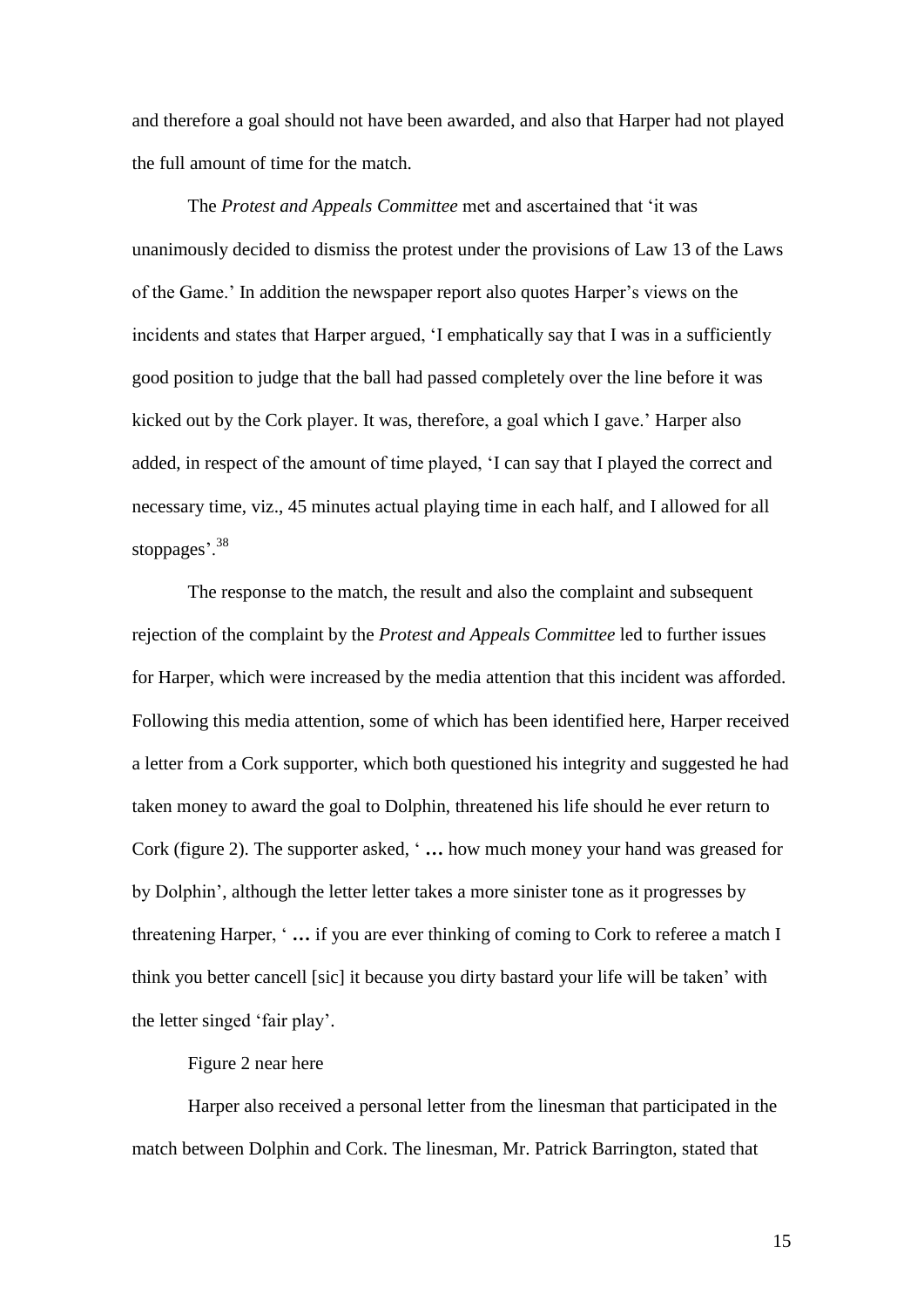there was a picture of the incident in the *Dublin Independent* which was alleged to have shown the goal line (figure 3). However, Barrington believed that the picture that appeared in the *Dublin Independent* was 'fake' and was not a picture of the incident in question because of the position of some of the players and the fact that it took the newspaper, '... from Sunday 7<sup>th</sup> Feb. to Friday 12<sup>th</sup> to publish the photograph'.<sup>39</sup>

Figure 3 near here

#### **Moral Panic, Folk Devils and Referees**

Media coverage of referees has undoubtedly evolved over time. The experiences of Harper during the 1920s and 1930s were at the start of the increasing media interest and coverage of football and refereeing. The media and press coverage appears to have added to the profile of the incident in Cork and has increased both public outrage and the wider perception of Harper. In order to explore and explain the effect that this interest was beginning to have on referees and the wider game of football the work of Stanley Cohen can be examined and applied to football.

Cohen coined the terms '*folk devils*', '*moral panic*' and '*deviancy amplification*' in his seminal work '*Folk devils and moral panics: the creation of the mods and rockers'*. Cohen argues that the creation of moral panic by the media, law enforcement, politicians, action groups, and the general public are out of context and proportion with the real 'danger' or 'threat' to society.<sup>40</sup> Evidently this cannot be said of referees, however, some of the concepts of the moral panic theory as well as the referee being chastised as a folk devil can be applied. That is not to say that this places football and referees in the same bracket as the mods and rockers, or, when applied to football, the hooligan problem particularly evident in the 1970s and 1980s in England.<sup>41</sup> Rather, the intention here is to rationalize and explain the development of media interest in refereeing.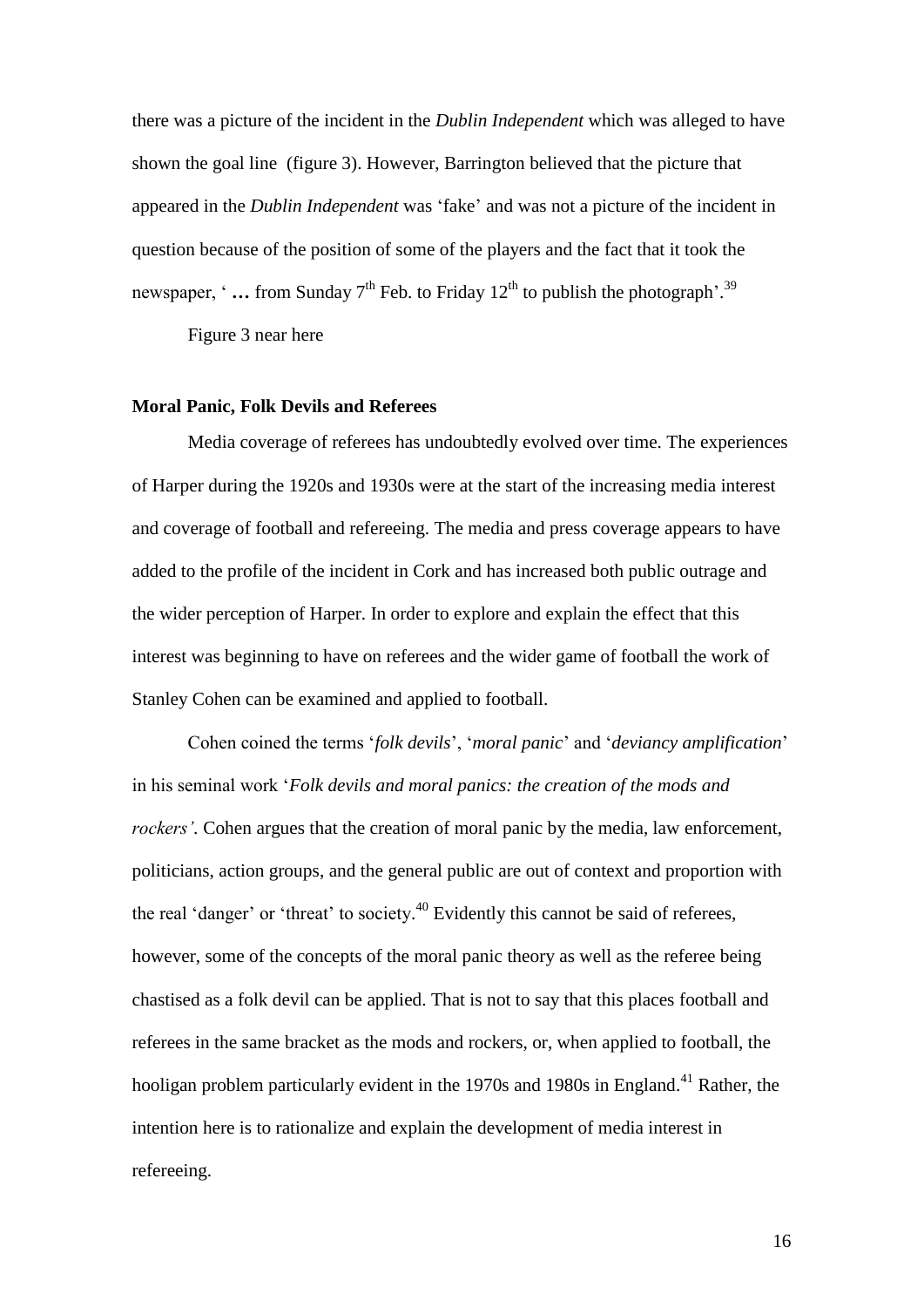The concept of 'moral panic' as well as 'deviancy amplification' can be applied to the aftermath of the goal line incident in the match between Dolphin and Cork when linked to the mass media.<sup>42</sup> Cohen argues that the concepts of 'moral panic' and 'deviancy amplification' were conceived in the 1960s, however incidents such as that which Harper was involved can assist in arguing that these incidents actually occurred earlier than originally believed in the sporting world.<sup>43</sup>

The media are involved in three principal roles when moral panic dramas are conceived; firstly, the media set the agenda by selecting events, occurrences and incidents they deem as newsworthy and subsequently selecting filters to decide which of these events are candidates for moral panic; secondly, the media proceed to transmitting the images. In the case of W.P. Harper and the match in Ireland this was undertaken through pictures of the incident in newspapers. The media can then control the sharpening or dumbing down of the rhetoric of moral panic related to the incident in question; thirdly, the media can be seen to break the silence and transmit the claim by claims-makers or the media themselves. In the case of the incident in Ireland the claim was related to the goal that was not given that many supporters, and members of the media, believed should have been awarded.<sup>44</sup>

From a rational viewpoint it could be considered an erroneous concept to refer to referees as 'folk devils' who assist in creating 'moral panic'. However, a counter argument to this view, and the stance that is taken in this article, is that a moral panic is, in fact, an ideal 'it does not have to fit all cases or to be a full explanation.<sup> $45$ </sup> A moral panic can also be described as an abstract thing or a 'model of a process', <sup>46</sup> with the application of taxonomies to popular fears or issues inherently difficult.<sup>47</sup>

There are five crucial elements, or criteria that characterize a moral panic. Goode and Ben-Yehuda identify these components as concern, hostility, consensus,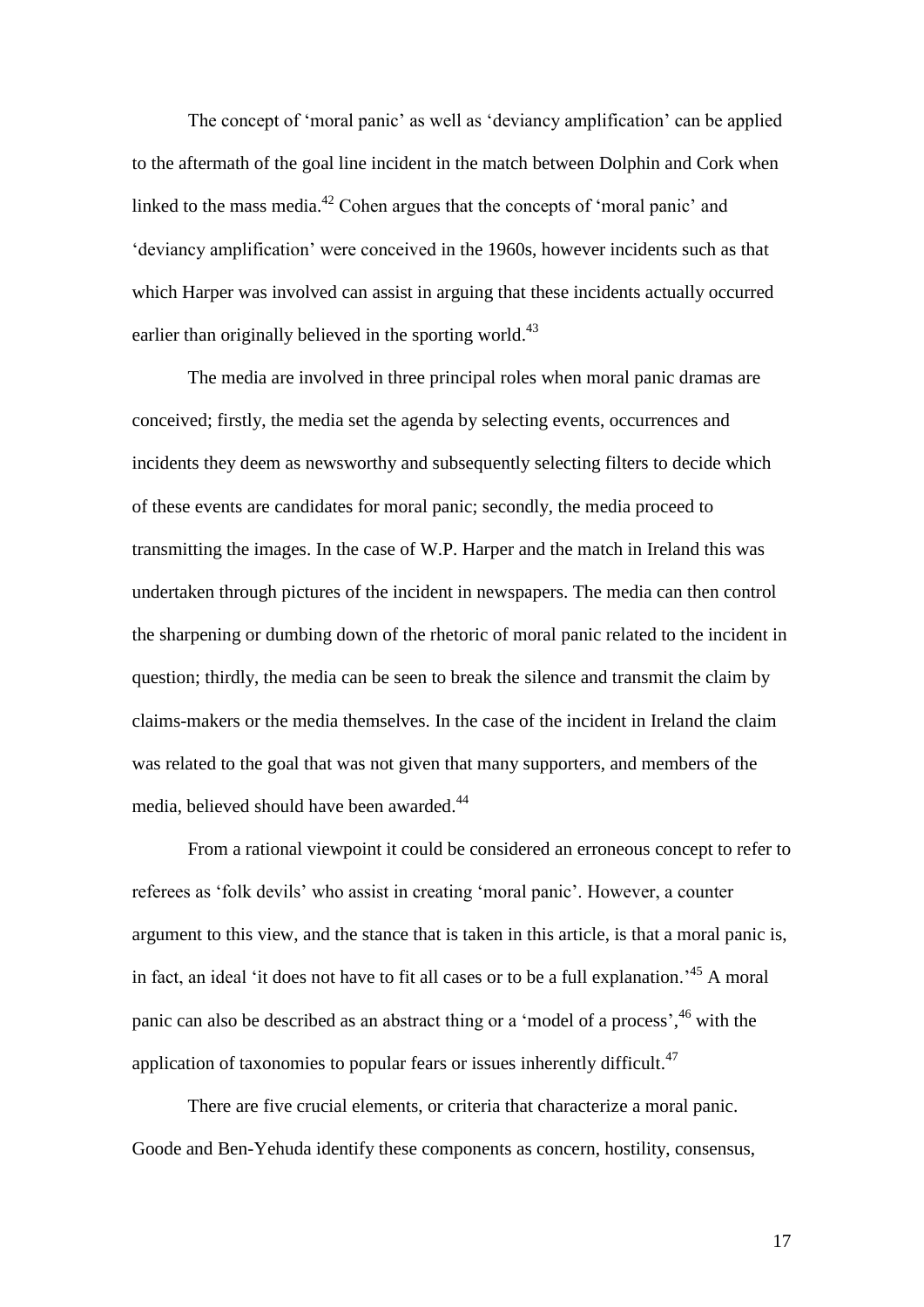disproportionality and volatility.<sup>48</sup> Furthermore, three specific theories of moral panic are identified, the grassroots model, the elite engineered model and the interest group theory. Of these theories, the grassroots model is the most applicable to referees in Association Football. The grassroots model argues that moral panic begins with the public, that the concern is widespread, genuine and that there can also be mistaken or exaggerated concern.<sup>49</sup> In addition there are certain elements that are a necessity of a successful moral panic, with the most prevalent and relatable here the requirement of a suitable enemy who embodies the problem and evokes concern, feelings of outrage and who is regarded as a soft target who is easily denounced and holds little power.<sup>50</sup> In the case of this article these concepts can be applied to the referee.

The referee is viewed as the enemy by football supporters, and often seen as 'the problem' when their team loses. These beliefs often evoke concern amongst supporters and the media related to contentious refereeing decisions with the referee inducing feelings of outrage amongst supporters if they perceive that decisions have gone against their team. This focus and attention renders the referee a soft target who is easily criticized and denounced. Nevertheless, the theory of moral panic and folk devils has, over time, drawn attention to the importance of empowering folk devils so that they can challenge social control.<sup>51</sup> In the case of refereeing this can be evidenced by the invitation that has been extended to referees, such as W.P. Harper, to write and contribute to national newspapers through a personalized column. This has, in effect, historically given referees a right to reply and a platform to challenge the social norms or control to which they have been subjected by the media and the general public.

Despite this voice in the written press, high profile incidents such as the match in Cork and the 1932 FA Cup Final meant a continued presence in the national media.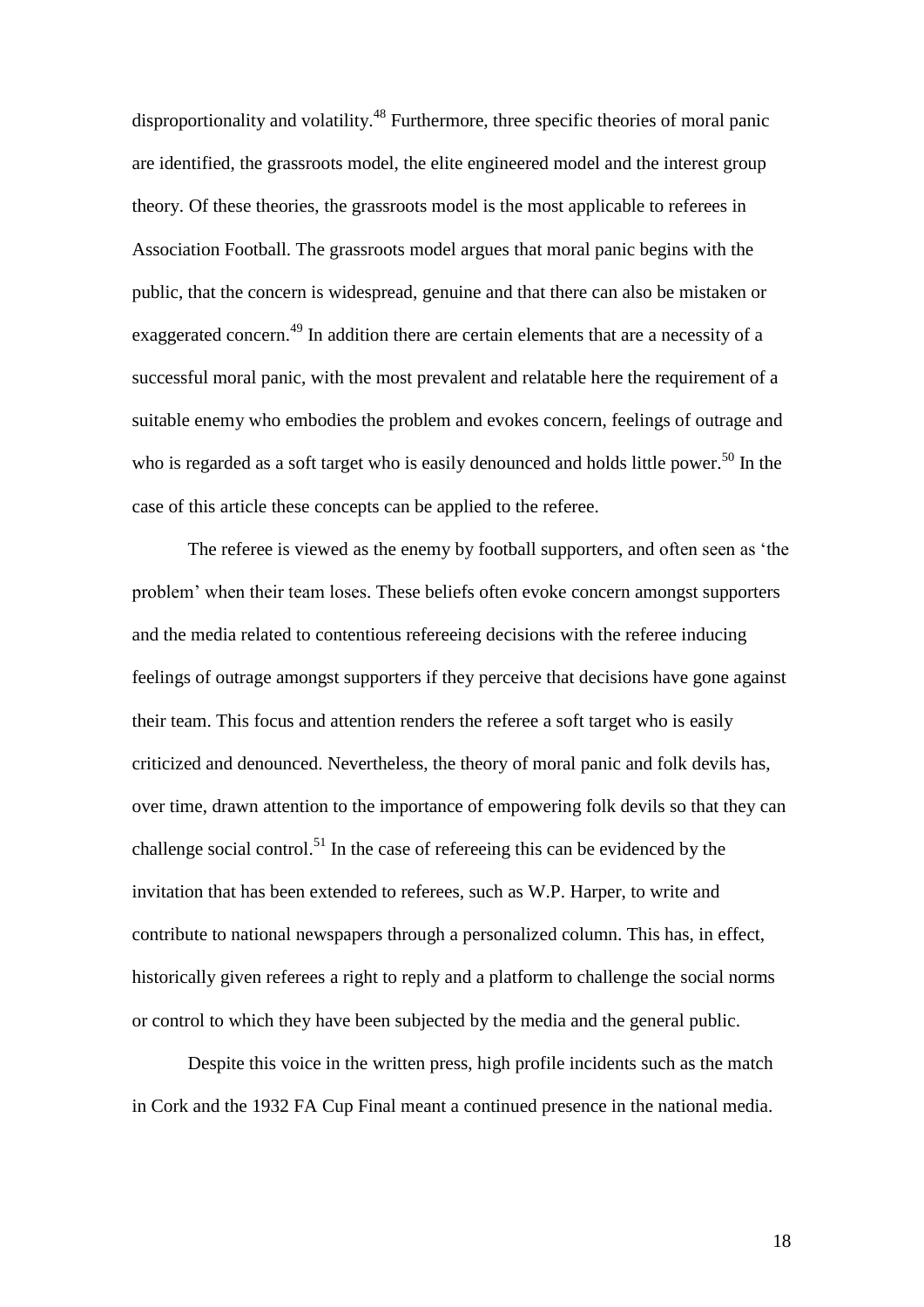#### **The 1932 FA Cup Final**

Further to the events that occurred in Cork, perhaps the performance and decision that received the most media coverage during Harper's career was during the 1932 Cup Final with the award of the equalising goal for Newcastle United, in a match that Newcastle eventually won 2-1 against Arsenal. Harper was awarded the role of officiating the 1932 FA Cup Final via a letter from the FA in April 1932.<sup>52</sup> The letter was written and signed by Frederick Wall, Secretary of the FA at that time (Figure 4).

Figure 4 near here.

There were newspaper articles and stories on the Cup Final appointment of Harper, and Harper himself was also sent several congratulatory messages and personal letters from the President of the Referees' Association, E.H. Spiers. This letter came before Harper was officially announced as the FA Cup Final referee and Spiers states in the letter that, 'the press this evening intimate that you are to be recommended to take the final.<sup>53</sup> Even before the official announcement of the referee for the Cup Final in 1932 the written press were involved in the reporting of rumour and conjecture related to Association Football. Harper also received congratulatory correspondence from W.F. Bunnell, President of the Association of Football League Referees and Linesmen,<sup>54</sup> again before the official letter was sent from the FA to Harper confirming him as their choice to officiate the final.

The media also wanted to hear the experiences and interpretation of the FA Cup final referee. *Thomson's Weekly News* asked Harper to contribute a column to their newspaper after his Cup Final appearance. In an article entitled '*Banned by Irish League on Eve of Wembley',* Harper recounts how he had to reject the appointment to a match in the Irish League but did give them ten days notice of his inability to officiate the match to which he had been assigned. Nevertheless, the Irish League decided to bar Harper from officiating any further matches until the following season, although Harper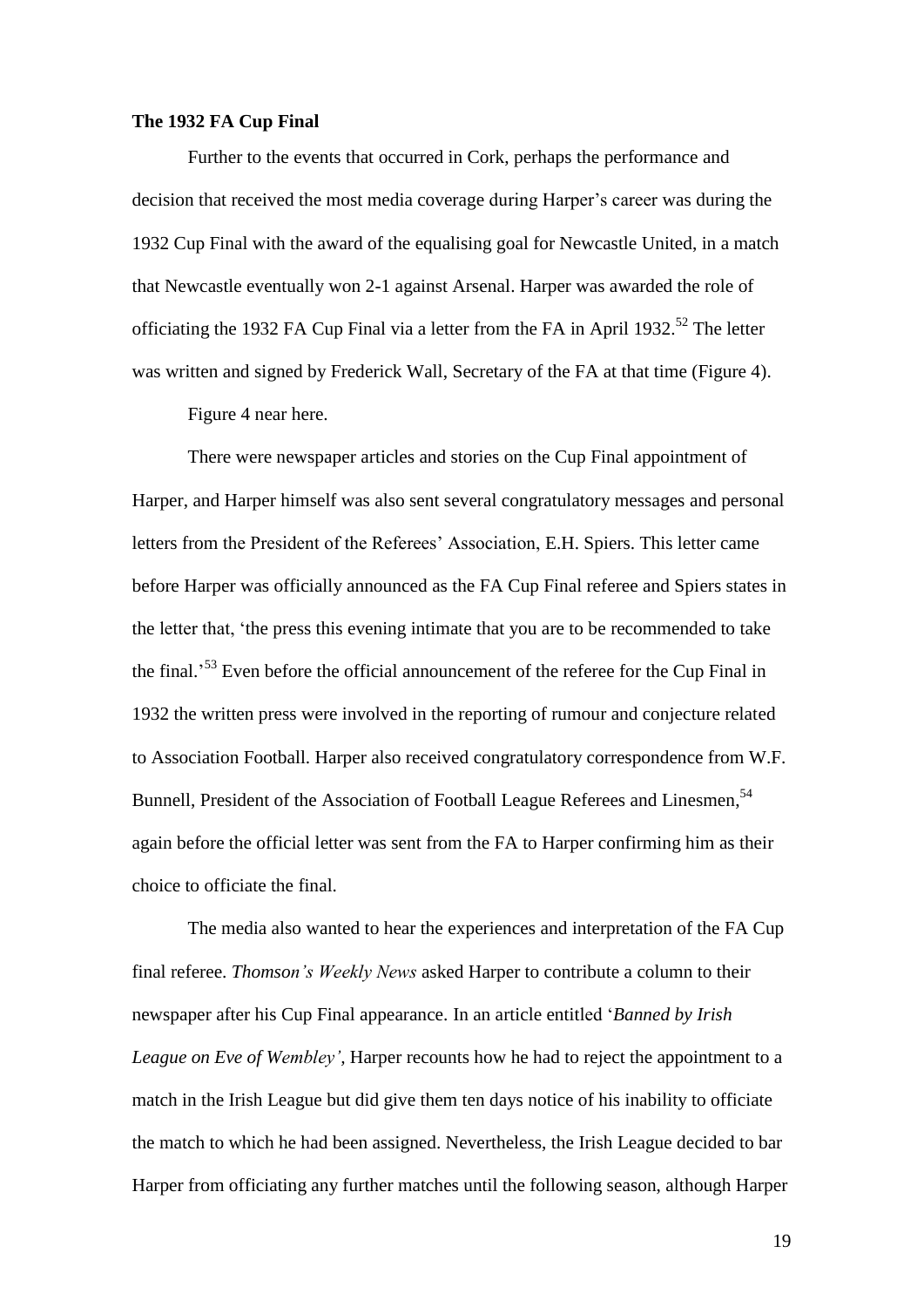also argued that, ' **…** as yet I have received no official intimation'. <sup>55</sup> Despite Harper's arrangement with the media, even in 1932 referees were being warned against engagement with the press. A separate letter from F. Wall at the FA instructed Harper as well as the other Cup Final officials that, ' **…** the Council does not consider it consistent with the dignity of the position of such officials that they should appear in Talkie Films, or on the stage of any Theatre, Music Hall, or other place of entertainment **…** ' 56

Referees and those in managerial and administrative roles were evidently aware and cautious of the media and the press at the beginning of the 1930s. Certainly in the case of the 1932 FA Cup Final the reticence for referees to deal with the written press became obvious as the game took place and the consequences of the decisions of Harper, became evident as a controversial goal was allowed and scored, subsequently contributing to a Newcastle to win.

The 1932 FA Cup Final took place on Saturday  $23<sup>rd</sup>$  April, ending with Newcastle winning 2-1. This final can be identified as an example of the growing influence and interest within the media, the relationship with sport and more specifically here, Association Football (Figures 5, 6 & 7). The equalising goal scored by Newcastle, was the subject of controversy regarding whether the ball had gone out of play prior to the goal being scored. Newspapers examined the video stills from various angles in the days following the match, in order to attempt to determine whether Harper had been correct to award the goal.

Figure 5 near here.

Figure 6 near here.

Figure 7 near here.

The continued media and in particular, press coverage, of the FA Cup Final meant that Harper was again targeted by certain supporters who wanted to vent their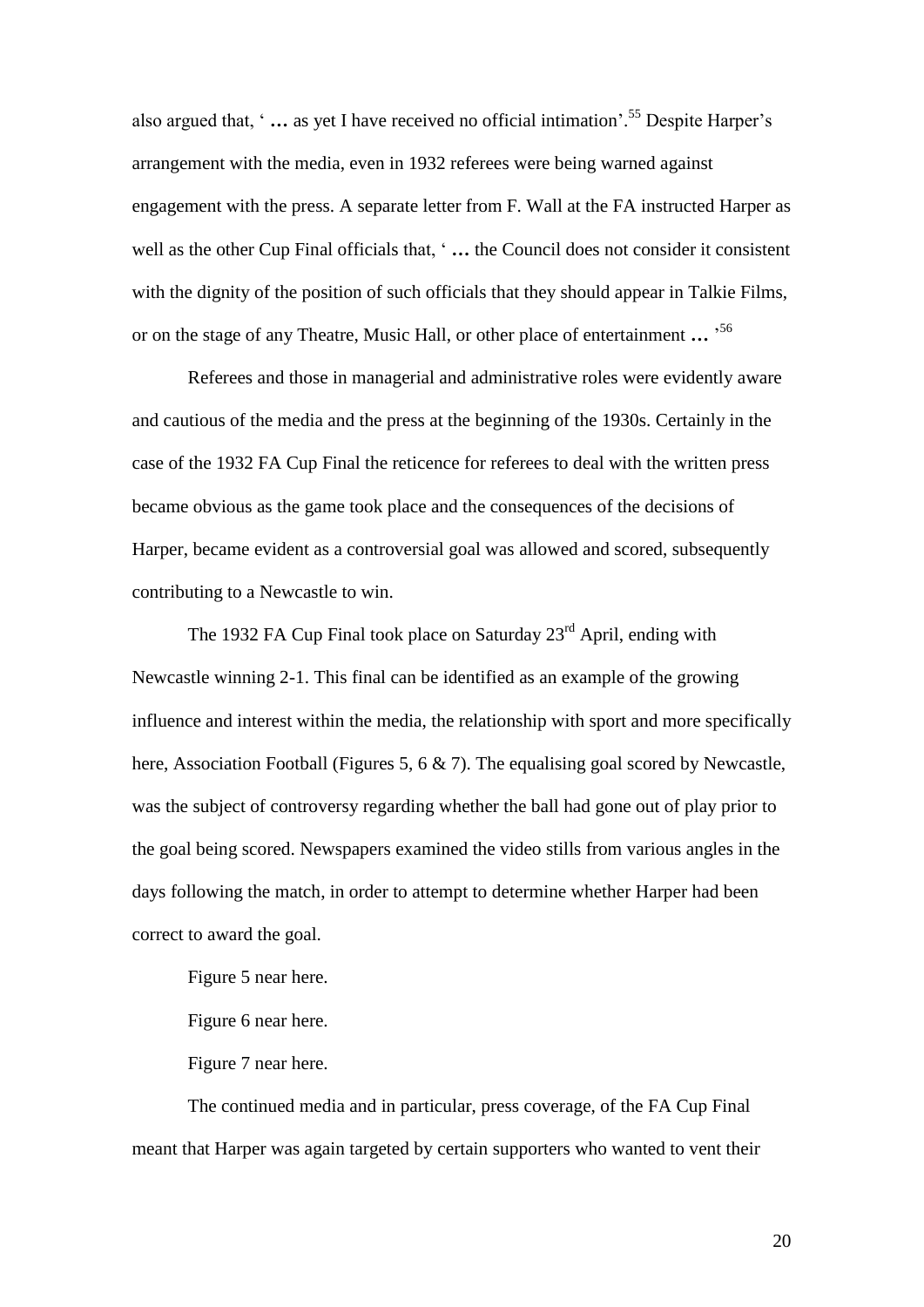anger at the decisions and the eventual outcome of the match. The extended media coverage can certainly be considered in the same way as the coverage that Harper was afforded following the Dolphin versus Cork match in Ireland. As a result of the press coverage Harper received another anonymous letter, this time from an Arsenal supporter (figure 8); this communication was accusatory, asking Harper how much he got ' **…** for letting Newcastle win!!!' The letter also states that Harper would, ' **…** go down in history as the ref. who sold a Cup Final' also alleging that Harper 'gave Newcastle every chance to win and the Arsenal none'.

Figure 8 near here.

The media interest following the 1932 FA Cup final further demonstrates the increased media interest in Association Football and also the changing role of the referee within the game. Even in the 1930s there was an acceptance that the role and importance of the referee was shifting. This, alongside the increase in available technology such as cameras, meant that there was a greater scrutiny on the performance of the referee and as a result a growing pressure on these match officials.

# **Two Referee Trial**

Another facet of Harper's career widely covered by the written press was the trial of two referees. The two referee system was investigated against the competing 'diagonal system', which was the system adopted in world football. The two-referee system was considered before the diagonal system was adopted in 1938, after the redrafting of the Laws of the Game by Sir Stanley Rous.<sup>57</sup>

Harper was chosen as linesman alongside E. Pinckston of Birmingham in the second of these trial matches following the perceived success of the initial trial. The first trial match took place on  $5<sup>th</sup>$  January 1935 and was an Amateur International Match officiated by Dr. A. W Barton and E. Wood. The general opinion of the first trial was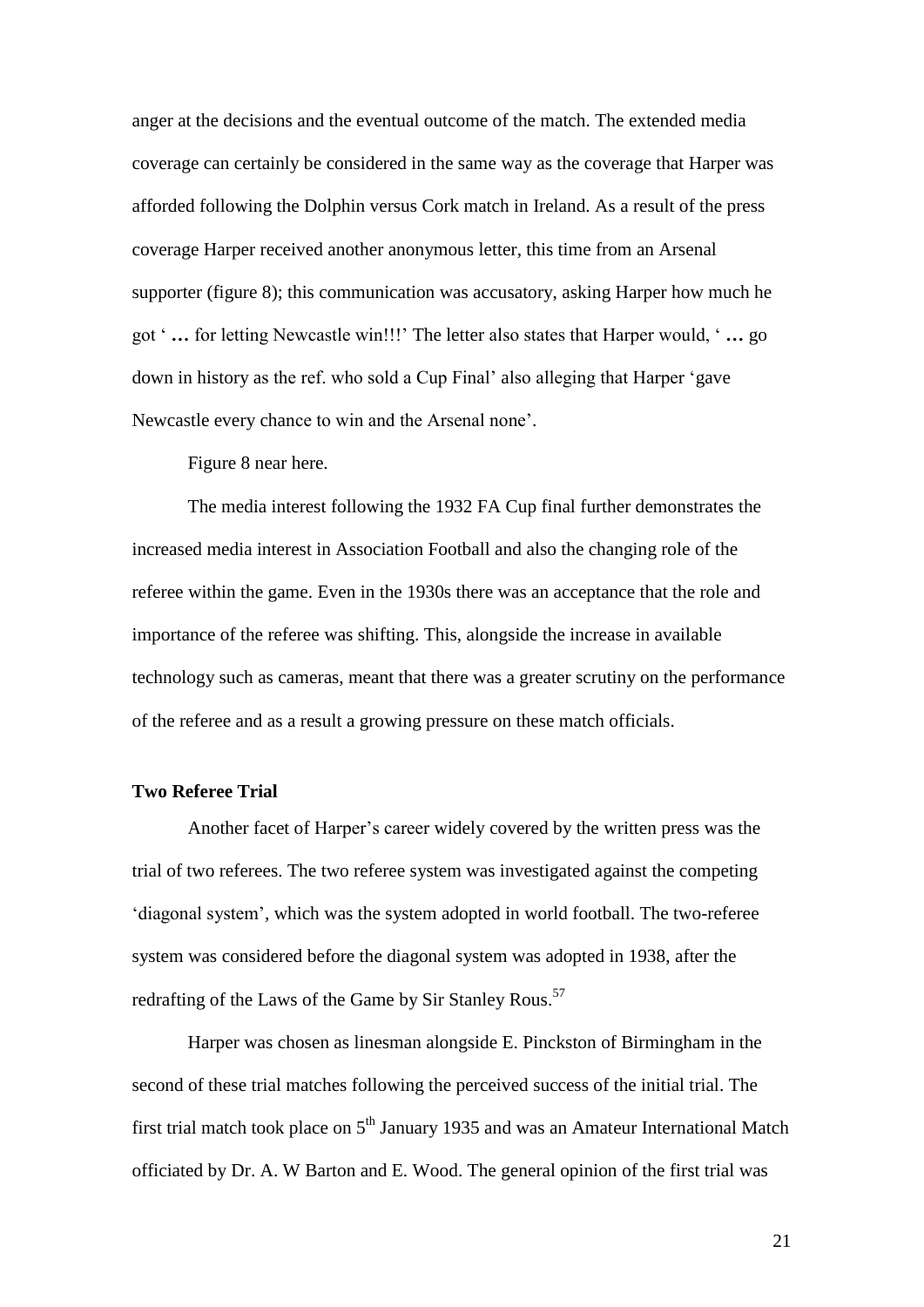favourable because, ' **…** the experiment minimized the amount of work and enabled the officials to keep up with the play'.<sup>58</sup> The second match, involving Harper, was to be the 'second official trial of the much-discussed two-referee plan by the International Selection Committee' with the officials in question ' **…** regarded as the foremost referees of the day'.<sup>59</sup>

Following his selection as linesman in the second two-referee trial match, a letter to Harper from the *Football League Management Committee* states that it was hoped that linesmen would not be required in the third trial match for the first half. The letter states that Harper would only be employed in the second half if it was decided that they were required at half time if  $\cdot \dots$  the experiment  $\dots$  does not work satisfactorily.<sup>500</sup> Following the trial match Harper wrote a report to Worcestershire FA concerning his views of the successfulness of the trial, also shedding light on whether the additional linesmen were required in the second half of the match. Harper reported that he felt the trial had been a success outlining that, 'the assistance of linesmen being dispensed with I found, under the circumstances, not only possible but satisfactory, in this match'. Harper continued to argue that he felt the second trial match had been more successful than the first trial match:

Mr Pinckston and myself, as is well known, acted as linesmen in the Inter-National trial game, England v The Rest, at West-Bromwich, when two referees were also engaged, but the result of the dual control was not, in my opinion, successful, or probably better may I suggest, not demonstrated to the public convincingly. The control of the game on May  $8<sup>th</sup>$ , having been left entirely to the two officials, we found that we were able to dispense with linesmen, and on being request at halftime if we required the assistance of linesmen, we decided in the negative.  $61$ 

Despite some perceived success of the trial, as well as the media coverage of the games and the trial more generally, newspaper reports specifically commenting on the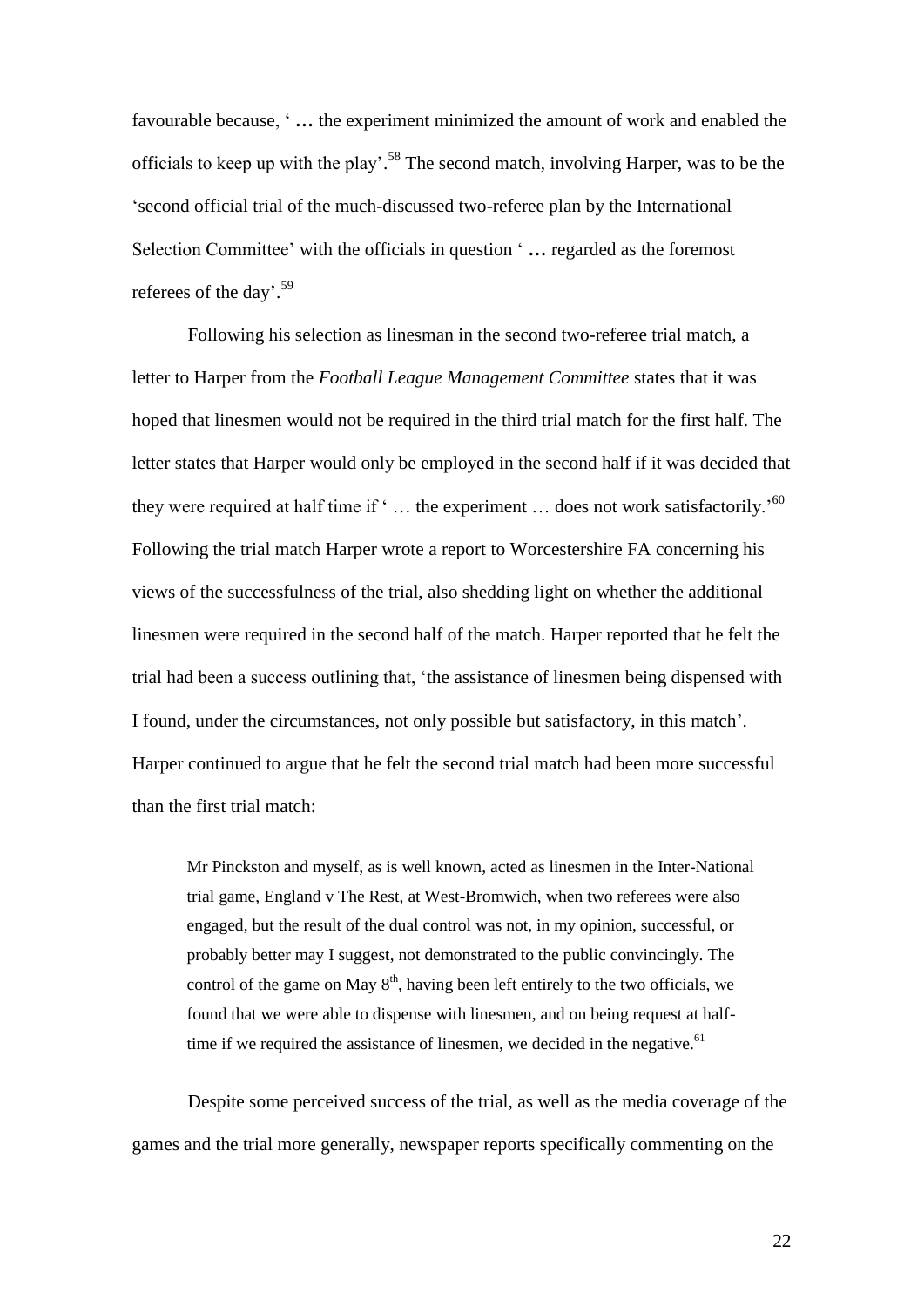two referee system believed that it was ' **…** too easy' and that both referees ' **…** didn't have enough to do'.<sup>62</sup> Another newspaper report from 1935 explains both side of the argument by supporting and challenging the proposed two referee system. Positive comments such as 'two better than one' and ' **…** the pace has become too fast for one referee' are tempered by more negative comments such as 'opinions are very divided on the two referees system' as well as ' **…** referees generally dislike the scheme'. 63

The trial matches did not extend to anything other than a trial. The two-referee system was never implemented, although the media interest and press coverage was evident from the newspaper cutting and letters preserved by Harper at that point in his career.

# **Conclusion**

W.P. Harper believed that the media and press contributed to the increased pressure for referees, and also for inflating the issues within some of the matches that he officiated. In a newspaper column Harper wrote for *Thomson's Weekly News* he argued that these were, 'incidents' which are magnified out of their real proportions'.<sup>64</sup> Whether the decisions that Harper gave were correct or incorrect and whether they affected the outcome of the matches that have been discussed here is not necessarily the issue. The fact that there was evidently a growing culture during the 1930s of the media, and in particular the written press, identifying the referee as an individual that could impact the game, began to set a precedent that continued to evolve as Association Football itself developed as a game.

Figure 9 near here.

There was inarguably a developing narrative, in its infancy during the 1930s, where the referee was becoming subject to increased scrutiny and part of the discussion of the game in the public domain. Pictures, stories and headlines attributed to the match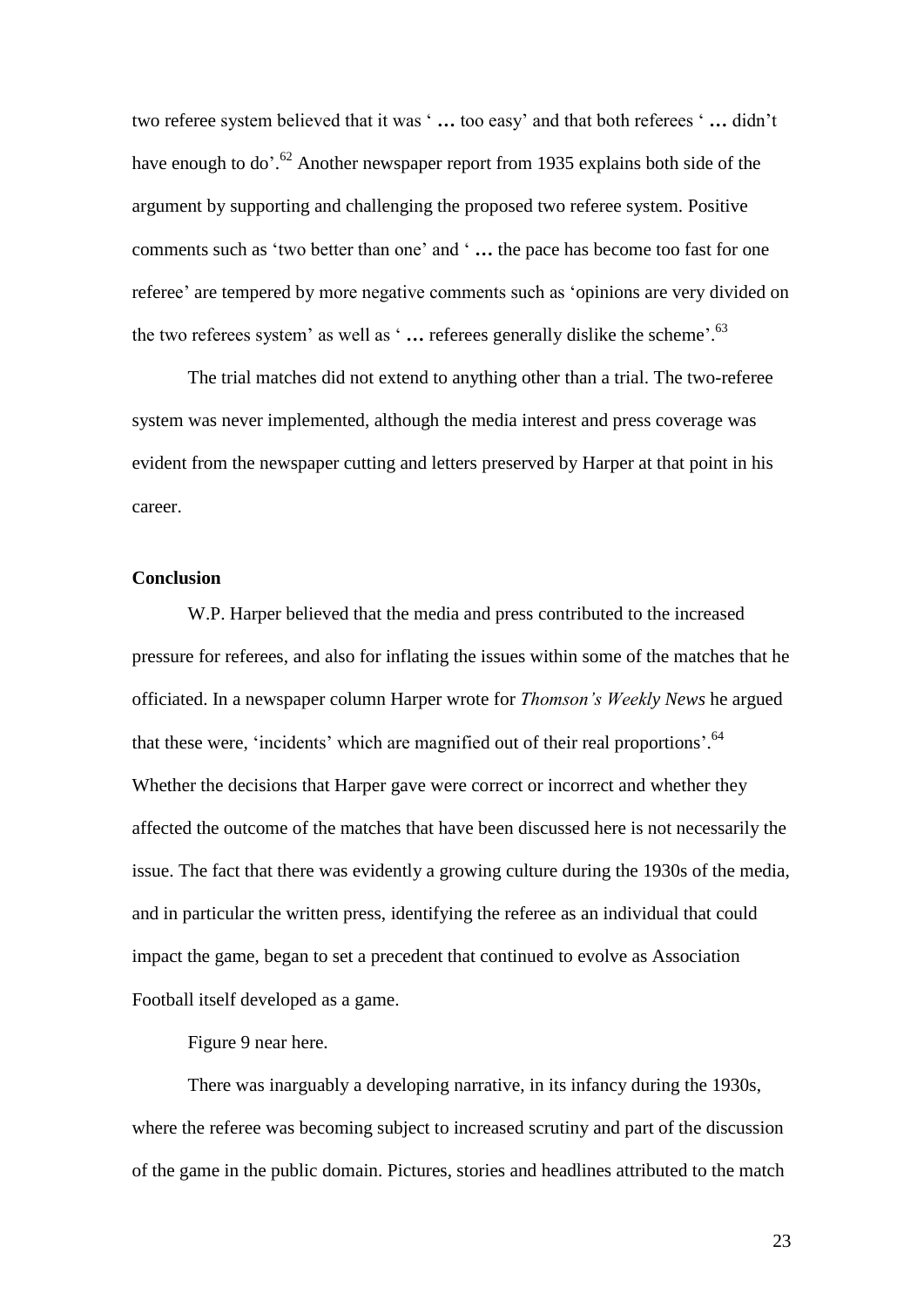official were becoming more prevalent and much of this was set against a backdrop of a lack of training, support and structure for referees, leaving them unequipped to deal with the scrutiny to which they were now afforded.<sup>65</sup>

This growing trend within the media, focusing on the central nature of referee decision making and the impact that these decisions might have on a game, was something that would continue as new forms of media such as the radio and, more importantly, television began to become more widespread in terms of their use and coverage of football matches. Perhaps referees, and those involved with refereeing, believed that this interest in the match official and their performance would dissipate over time, that this interest in the referee would dilute and that they would be permitted to return to a measure of anonymity and absence from match reports and press interest. This did not happen.

Referees became much more of a focus than had historically been the case. They became a part of the narrative and this became a growing concern for those involved with refereeing. We can return to the work of Stanley Cohen for a final thought on the changes that were becoming evident for referees in the 1930s. Cohen argues that, ' **…** the media might leave behind a diffuse feeling of anxiety about the situation: 'something should be done about it', 'where will it end?' or 'this sort of thing can't go on for ever.<sup>566</sup> For W.P. Harper and other referees during the 1930s however, they were experiencing the infancy of a growing interest in and appetite for Association Football alongside a sustained interest in the referee as an increasingly central figure in the evolving game. The media fascination with referees had begun.

# **Notes on Contributor**

Tom Webb is a Senior Lecturer in Sports Management and Development at the University of Portsmouth. His current research considers elite refereeing in association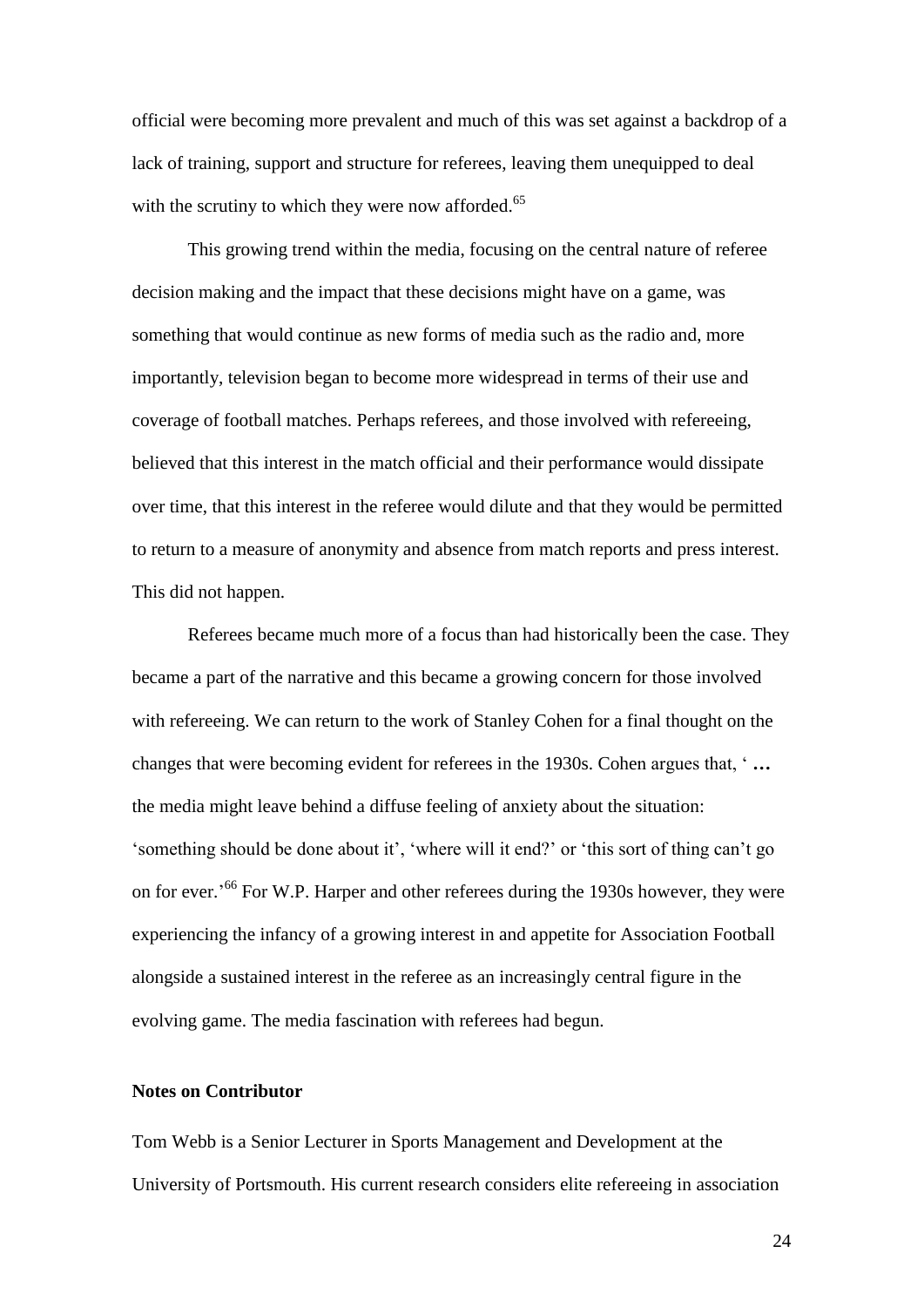football across European Leagues.

#### **Notes**

-

<sup>1</sup> The W. P. Harper collection (Harper's personal papers) resides at the Worcestershire Archive and Archaeology service, Worcester, (WAAS), 899.195, BA 1786.

<sup>2</sup> Sharon Colwell, "Public Enemy No. 1!": Television, Commentators and

Our Perception of Referees', in P.J. Murphy (ed.), *Singer & Friedlander Review* 

- <sup>3</sup> T. Webb, and R. Thelwell, "He's Taken a Dive": Cultural Comparisons of Elite Referee Responses to Reduced Player Behaviour in Association Football', *Sport, Business and Management: An International Journal* 5, no. 3 (2015), 242-258.
- <sup>4</sup> Tony Mason (ed.), *Sport in Britain: A Social Issue* (Cambridge: Cambridge University Press, 1989); Tony Mason, '*All the Winners and the Half Times...', The Sports Historian* 13, (1993), 3-13; Gary Whannel, *Media Sport Stars: Masculinities and Moralities* (London: Routledge, 2002).
- 5 J. Horne, A. Tomlinson, and G. Whannel, *Understanding Sport: An Introduction to the Sociological and Cultural Analysis of Sport* (London: Spon, 1999).
- <sup>6</sup> Mason, 'All the Winners', 7; Grant Jarvie, *Sport, Culture and Society: An Introduction* (London: Routledge, 2006), 136.
- <sup>7</sup> Barry Smart, *The Sport Star*: *Modern Sport and the Cultural Economy of Sporting Celebrity* (London: Sage, 2005), 66.
- <sup>8</sup> Matthew Taylor, *The Association Game*: *A History of British Football* (Harlow: Pearson, 2008), 145.

<sup>9</sup> Ibid. 145-146.

<sup>10</sup> Tom Webb, 'The Emergence of Training and Assessment for Referees in Association Football: Moving from the Side-Lines', *The International Journal of the History of Sport* 31, no. 9 (2014a), 1081-1097.

*<sup>2000-2001</sup> Season* (London: Singer & Friedlander Investment Funds, 2001a), 50- 55.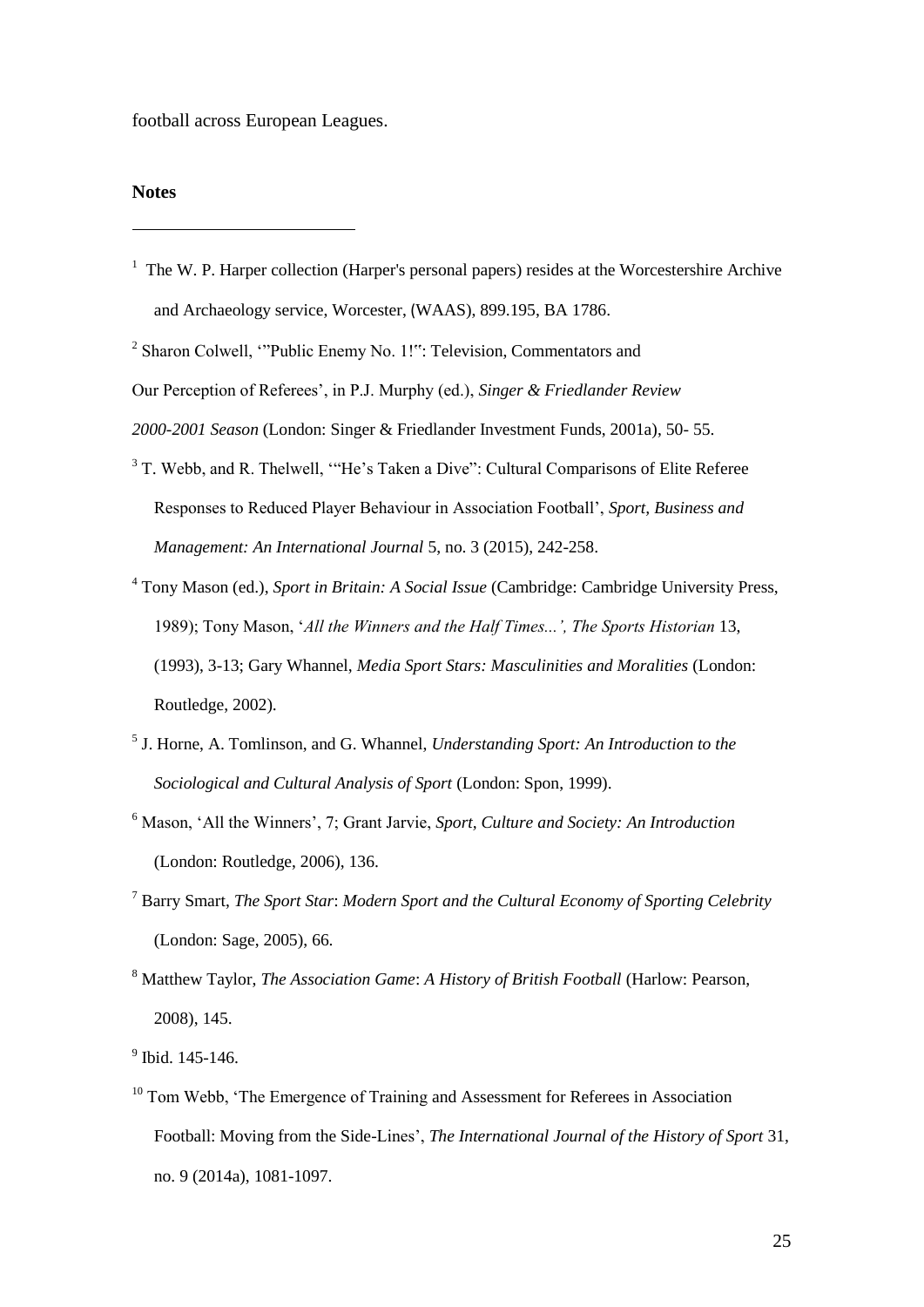Matthew Nicholson, *Sport and the Media: Managing the Nexus* (Oxford: Elsevier, 2007), 21. Taylor, *The Association Game*, 148.

<sup>13</sup> Richard Haynes, 'A Pageant of Sound and Vision: Football's Relationship with Television, 1936-60', *International Journal of the History of Sport* 15, no. 1 (1998), 211-226.

 Stephen Wagg, *The Football World: A Contemporary Social History*, (Brighton: The Harvester Press, 1984), 41.

- <sup>15</sup> Sharon Colwell, 'Elite Level Refereeing in Men's Football: A Developmental, Sociological Account', (PhD diss., Department of Sociology, University of Leicester, 2004), 295.
- Ellis Cashmore, *Making Sense of Sports*, (London: Routledge, 2000), 278-8.
- <sup>17</sup> Jackson & Toms, "The first modern ref," 118-124.
- Wall to Harper, July 26, 1927, (WAAS), 899.195, BA 1786.
- *Athletic News*, 27 December 1926.
- $^{20}$  Mather to Wall, 4 February 1926, (WAAS), 899.195, BA 1786.
- <sup>21</sup> Harper to Wall, 8 February 1926, (WAAS), 899, 195, BA 1786.

Ibid.

-

- $^{23}$  Harper to Wall, 18 September 1928, (WAAS), 899.195, BA 1786.
- H. J. Weber, letter to the editor, *Sporting Life*, 15 January 1930.

Ibid.

- *Evening News*, 15 January 15 1930
- Weber to Harper, 17 January 1930, (WAAS), 899.195, BA 1786.
- *Evening News*, 15 January 1930.

Ibid.

- *Sunday Pictorial*, 31 December 1933.
- *Topical Times*, 21 July 1934
- Rose to Harper, 24 February 1931, (WAAS), 899.195, BA 1786.

*Oldham Evening Chronicle*, 24 April 1933.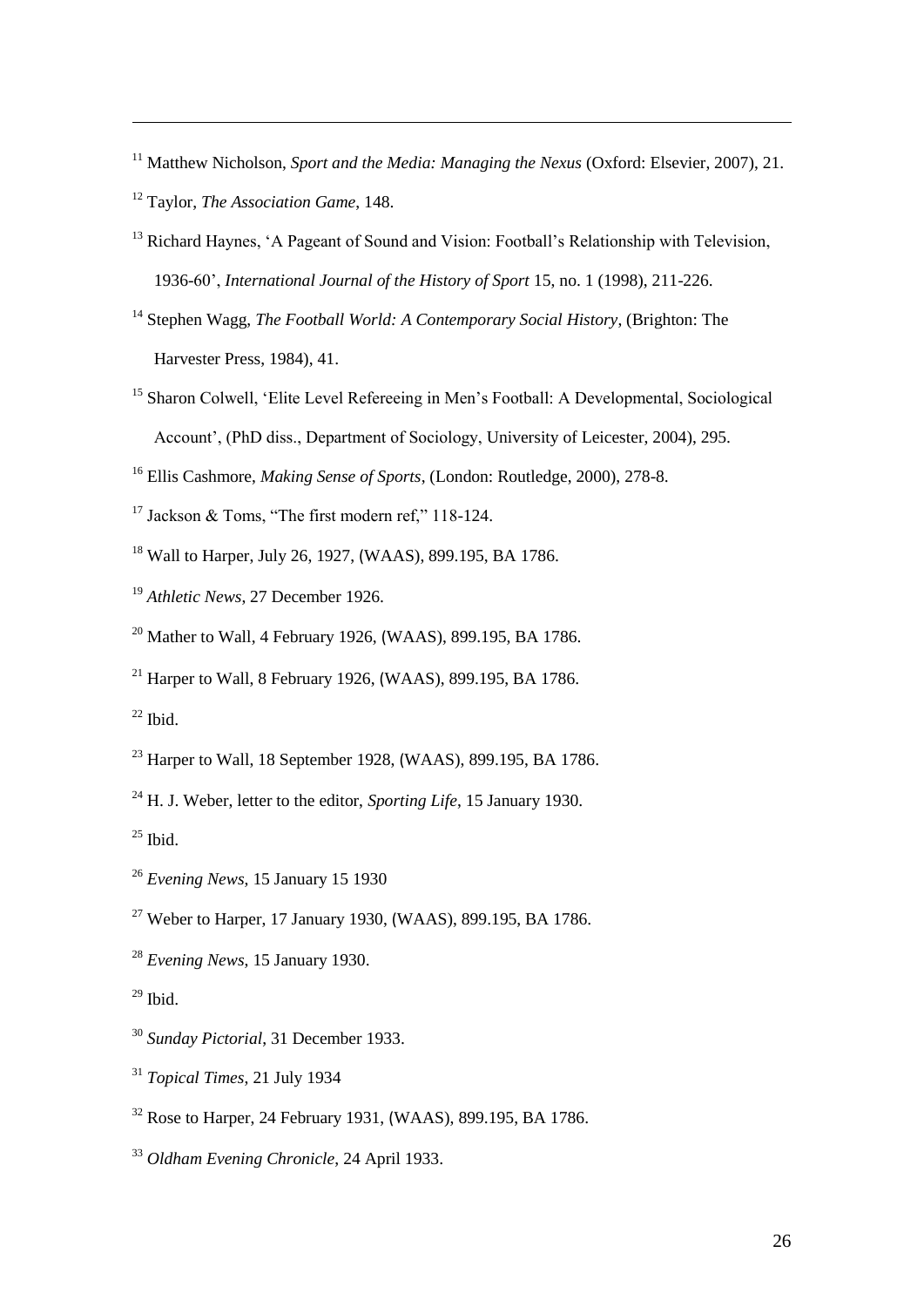- "A Real Revival." Burton Town FC Official Programme, Number 590, 12 January 1935.
- *The County Express*, 9 June 1936.
- *Swindon Evening Advertiser,* 19 September 1938.
- *Irish Press*, 8 February 1932.

-

- *Irish Independent*, 20 February 1932.
- <sup>39</sup> Barrington to Harper, 22 February 1932, (WAAS), 899.195, BA 1786.
- E. Goode, and N. Ben-Yehuda, 'Moral Panics: Culture, Politics and Social Construction', *Annual Review of Sociology* 20, (1994), 149-171.
- Arnold Hunt, '"Moral Panic" and Moral Language in the Media', *The British Journal of Sociology* 48, no. 4 (1997), 629-648; A. McRobbie, and S. L. Thornton, 'Rethinking "Moral Panic" for Multi-Mediated Social Worlds', *The British Journal of Sociology* 46, no. 4 (1995), 559-574.
- Stanley Cohen, *Folk devils and Moral Panics: The Creation of the Mods and Rockers*, (London: MacGibbon and Kee, 1972), 29
- Ibid.
- Ibid. 29-30.
- Elizabeth Pike, 'The Active Ageing Agenda, Old Folk Devils and a New Moral Panic', *Sociology of Sport Journal* 28, no. 2 (2011), 209-225.
- Chas Critcher, *Moral Panics and the Media*, (Buckingham: Open University Press, 2003), 2.
- Allison Cavanagh, 'Taxonomies of Anxiety: Risk, Panics, Paedophilia and the Internet', *Electronic Journal of Sociology*: (2007), 1-16.
- Goode and Ben-Yehuda, 'Moral Panics', 156-159.
- Ibid. 161.
- Stanley Cohen, *Folk Devils and Moral Panics*, (London: Routledge, 2002) xi.
- McRobbie, and Thornton, 'Rethinking '"Moral Panic"', 572.
- Wall to Harper, 11 April 1932, (WAAS), 899.195, BA 1786.